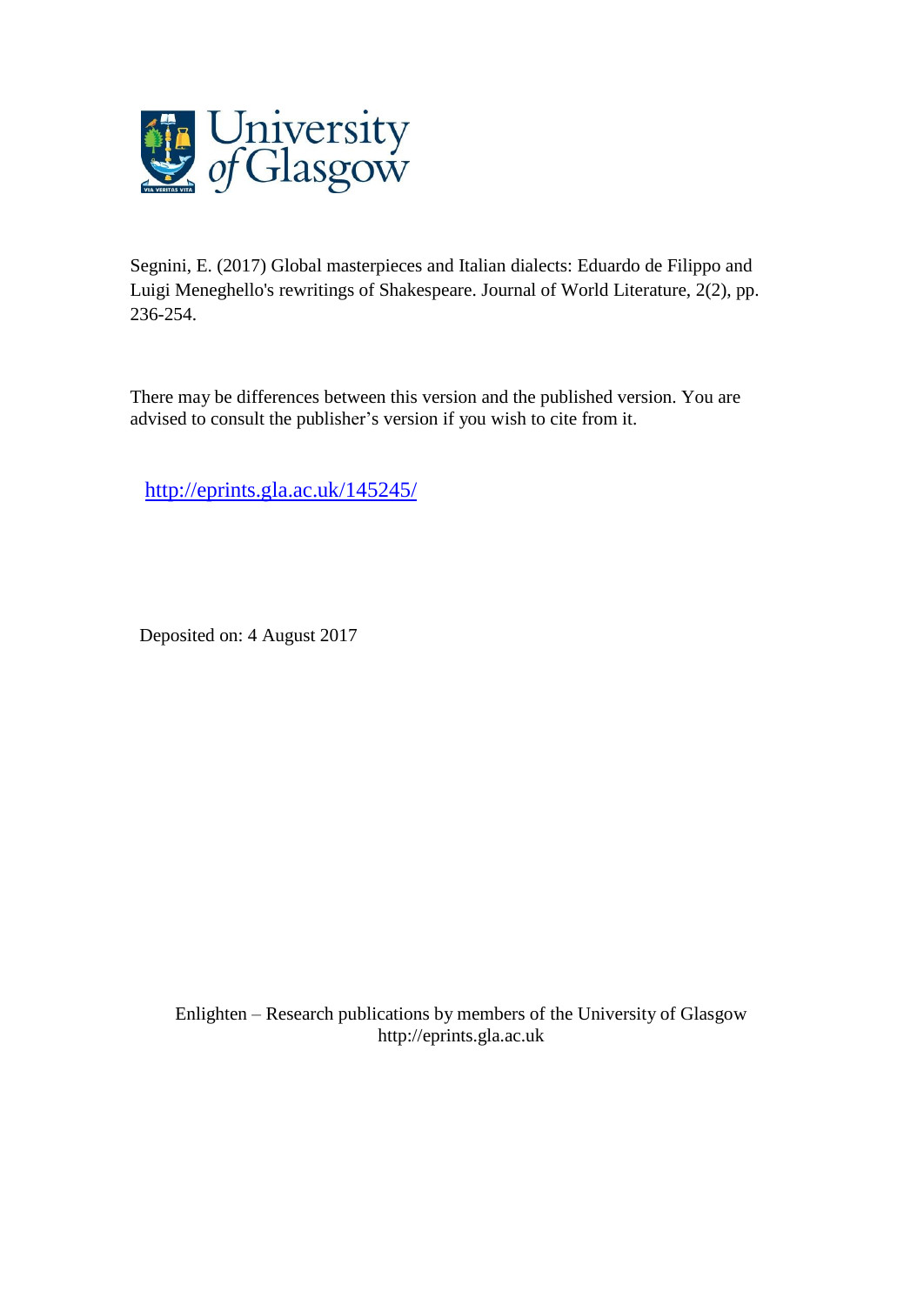## **Global Masterpieces and Italian Dialects Shakespeare in Neapolitan and** *vicentino*

*Elisa Segnini*

## **Abstract**

This essay suggests that the ultraminor can function as a paradigm to examine literature that emphasizes the minority status of the language in which it is composed. Engaging with Deleuze and Guattari's definition of minor literature and with Pascale Casanova and Lawrence Venuti's reflections on the role of translation in the shaping of world literature, it develops a comparison between two rewritings of Shakespeare into Italian dialects: Eduardo De Filippo's translation of *The Tempest* into Neapolitan and Luigi Meneghello's translation of *Hamlet* into *vicentino*. The essay underlines how these endeavors represent translations into languages that, at the time of writing, are considered by their authors in decline and doomed to extinction, and argues that both authors use translation to emphasize the historical memory of their native idioms. Both De Filippo and Meneghello, in fact, set out to challenge the subordinate status of Neapolitan and *vicentino* by proving that dialects are apt to express great thought as well as philosophical, abstract, and theoretical concepts.

## **Keywords**

ultraminor, translation, Shakespeare, dialect, Italy

Itamar Even-Zohar has argued that translations are especially influential when literatures are not yet established, when they occupy peripheral positions, are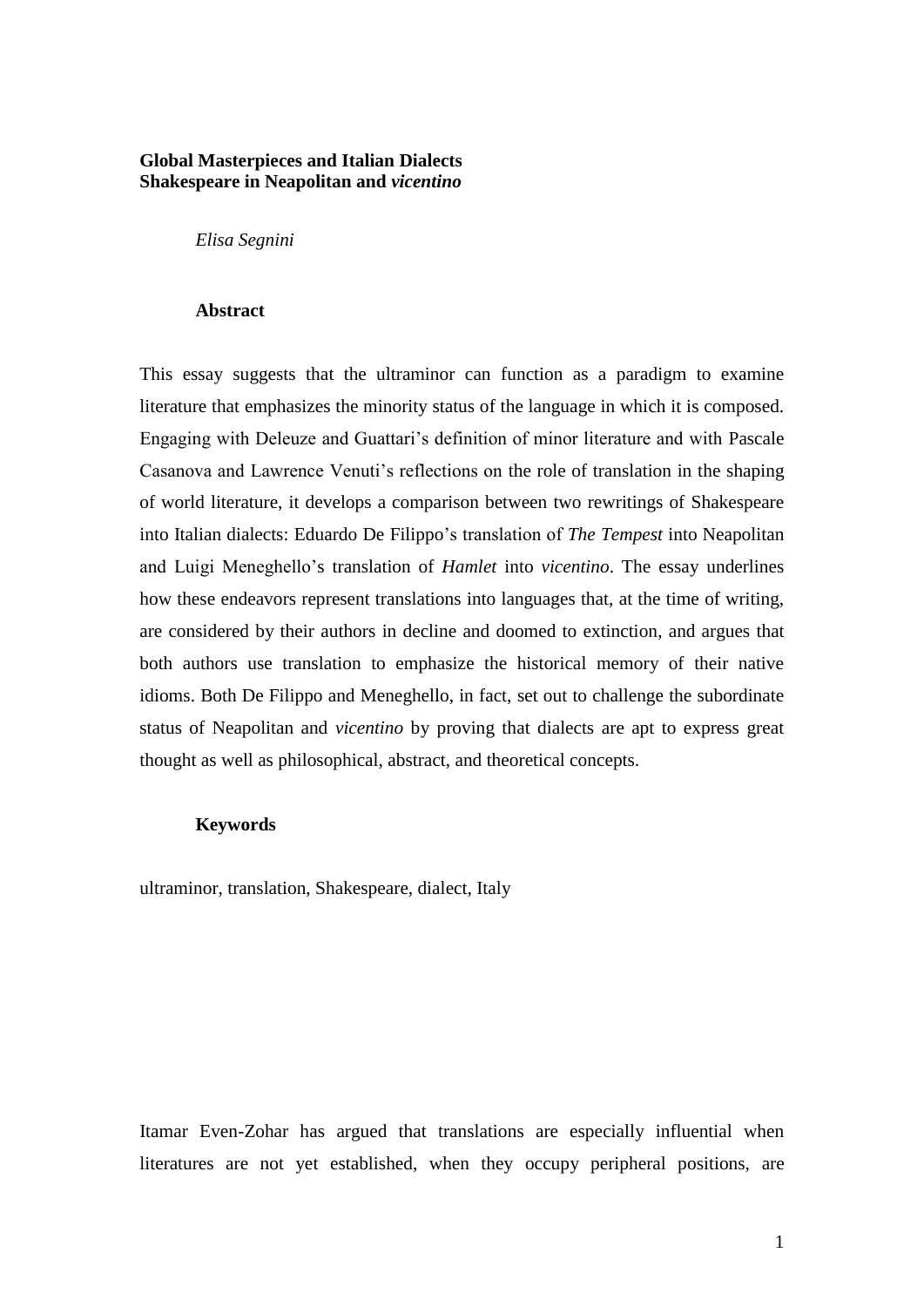experiencing a crisis or are at turning point in their development (47). In the last two decades, re-writings of world authors into the creole languages of the Caribbean or the Indian Ocean have displayed the vitality of the vernacular in these regions and promoted its legitimization as a literary medium, thus endorsing an emerging literature (Lionnet). In contrast, the same practice in twentieth-century Europe has built on the fading status of dialect as a means of daily oral communication and aimed at the preservation of endangered linguistic heritages (Nadiani). While these endeavors are often described in terms of "minor literature," Pascale Casanova has noted that the definition proposed by Deleuze and Guattari does not offer a useful model to address the power asymmetries between small and large languages in the global production of literary works (Casanova *Nouvelles* 247). For Deleuze and Guattari, a minor literature is in fact the literature of the minority written in the language of a majority, and is characterized by "deterritorialization of the language, the connection of the individual and the political, the collective arrangement of utterance" (16). I would like to suggest that the "ultraminor" could function as a paradigm to examine literature that brings the deterritorialization of the language proposed by Deleuze and Guattari a step further by emphasizing the history and position of the language in which it is composed. More precisely, my focus will be on translations into languages that, at the time of writing, are considered by their authors in decline and doomed to extinction. My understanding of ultraminor literature is thus bound to the minority status of the target language, a status that, as Michel Cronin has stressed, must be considered dynamic, rather than static, since it is determined by variable political, economic and cultural forces (Cronin 86).  $1$  In this essay, the minority status of a language also appears as a subjective notion, linked to the authors' beliefs and experience.

In what follows, I will develop a comparison between two projects that engage with the ultraminor, as defined above: Eduardo De Filippo's translation of *The Tempest* into Neapolitan, and Luigi Meneghello' translation of *Hamlet* (and other

1

<sup>&</sup>lt;sup>1</sup> This definition of the ultraminor shares some features with Barry McCrea's conception of "minor language" as "those languages and dialects that, having been spoken by communities for many centuries, began to fall out of everyday spoken use in the course of the nineteenth and twentieth centuries, abandoned by large numbers of their own speakers in favor of powerful national or international languages, such as English, French and Italian" (XIII) and with Nadiani's notion of "defeated languages" as "all those languages with oral and written varieties and usage, which are not acknowledged as having any cultural or functional status by their own potential speakers" (35).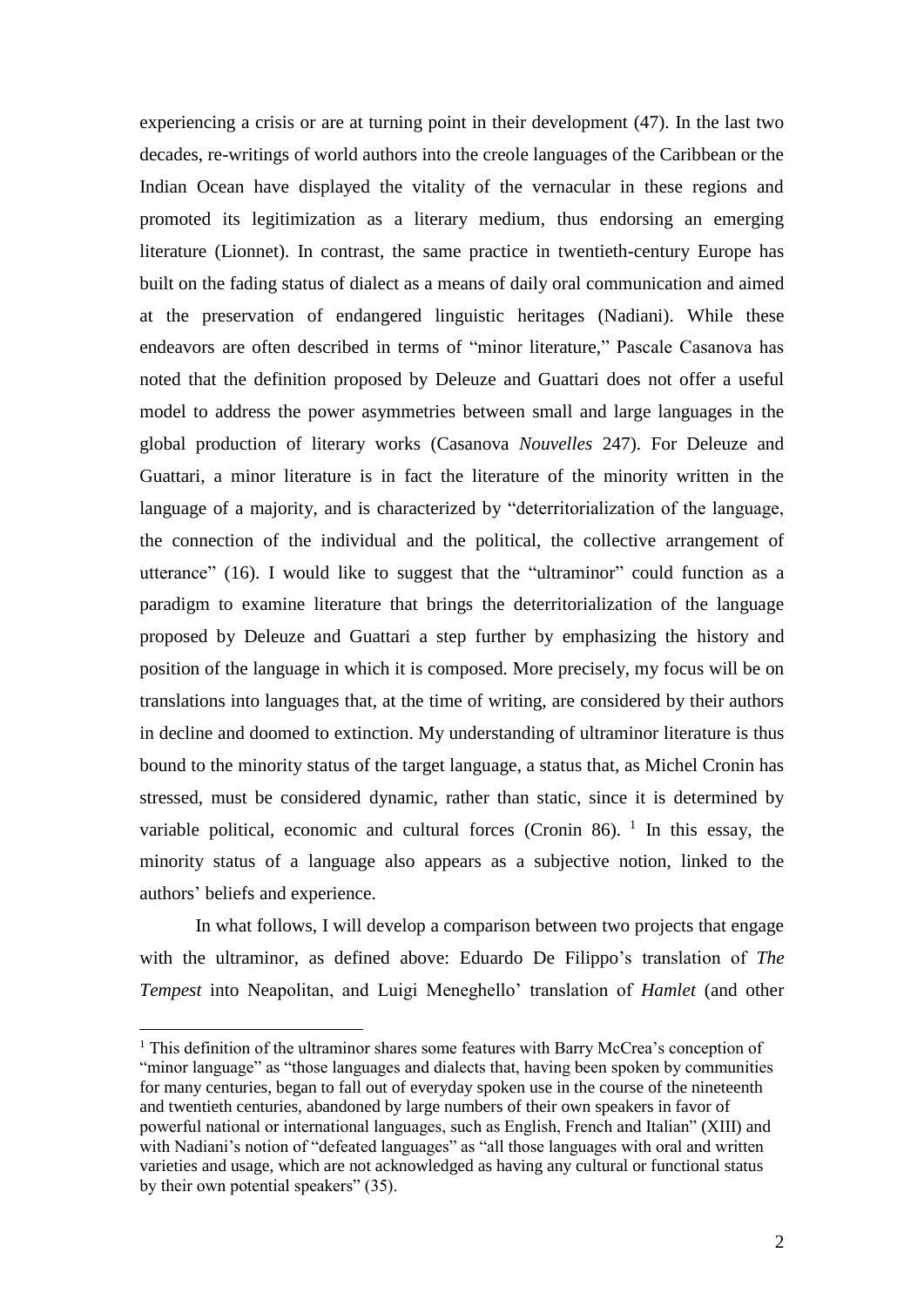fragments) into *vicentino* – a dialect spoken in the province of Vicenza, in the Veneto region. While linguists have stressed the resilience of dialect in Italy, the fact that "dialect refuses to die in the midst of the most radically modern technological, social, and economical development" (Lepschy 43), I will underline how both De Filippo and Meneghello start from a very different premise, as they claim that Neapolitan and *vicentino* are on their way to disappearing. In the course of the essay, I will consider the role of dialect in De Filippo and Meneghello's poetics, the sociolinguistic position occupied by Neapolitan and *vicentino*, the authors' objectives and translation strategies. I will argue that both authors conceive of translation as a historical and geopolitical process that involves the historical memory of a language (Mignolo and Schiwy 251), and that they set out to challenge the subordinate status of their native idioms and to prove that they are apt to express philosophical, abstract, and theoretical concepts.

In the Italian context, dialects are romance idioms that, just like Tuscan, on which Italian is based, descend directly from Latin, and that were influenced by the way in which Latin was spoken in various regions. From a linguistic point of view, there are no differences between a language and a dialect: the distinction is not based on grammatical, but on socio-political criteria (Lepschy 36). All dialects can thus be considered languages; however, they have very different histories. Some of them, like Genoese and Venetian, are languages of historical capitals, were used by the aristocracy and frequently employed in official settings. Others, like Friulian and *calabrese*, are associated with the rural world and the lower classes. As the tradition of the *commedia dell'arte* shows, 2 dialects frequently stand in opposition to one another, but they all share a subordination to standard Italian. Outside of Tuscany and Lazio, they were used for centuries as the language of daily interaction, whereas Italian was reserved for bureaucracy, education and literature. In this diglossic context, dialect literature developed in contrast to the tradition in the national language, and stands from the outset in opposition to the lofty literary model in Tuscan. <sup>3</sup> As Franco Brevini notes, its function is often parodic and its focus is on the popular and the comical ("L'altra letteratura" XXX).

<sup>2</sup> This theatre genre typically juxtaposes *Venetian, Bolognese*, and the less prestigious *Bergamasco*.

<sup>&</sup>lt;sup>3</sup> According to Franco Brevini, dialect literature was born in the second half of the fifteenth century; Benedetto Croce placed the date in the seventeenth century, with the establishment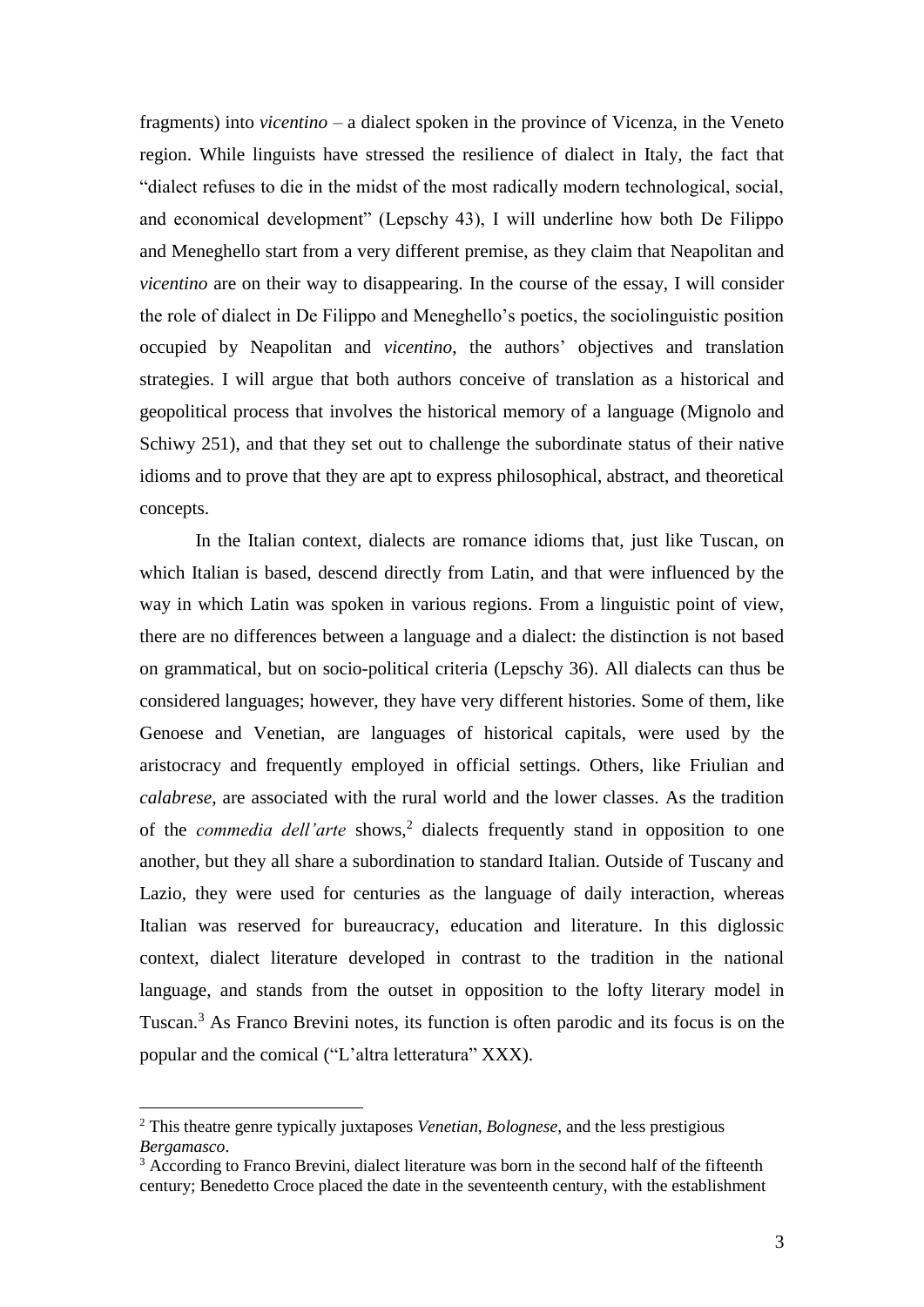Translating masterpieces of the Italian literary tradition was a common practice in the seventeenth and eighteenth centuries, which saw numerous translations of Ariosto's *Orlando Furioso* and Tasso's *Gerusalemme liberata,* next to rewritings of Greek and Roman classics. The genre became less popular in the nineteenth century, in which we nevertheless find several dialect translations of Dante's *Commedia* (Brevini *La poesia* 1282). As Casanova writes, the classics embody "the very notion of literary legitimacy, which is to say what is recognized as literature: the unit of measurement for everything that is or will be recognized as literary" (*The World Republic* 14). By stretching a dialect to literary use, these translations aimed to demonstrate the strength and vigor of the idioms with which they were concerned and the level of wealth and sophistication of the area within which the dialect was used. They were produced at a time in which dialects were widely spoken, and, in many cases, they contributed to the construction of a dialect literature: in fact, by recording a vast amount of vocabulary, they became important references for poets who took up the challenge of writing in the local idiom (Brevini "L'altra" XCVIII). The translators shifted the focus from the abstract to the physical, from the sublime to the comical, often transposing the adventures of the aristocracy into the world of the countryside. The audiences were not the lower classes, but those that had access to education, and dialect was not so much an instrument of naturalism, but a deliberate literary device. As Brevini remarks, commenting on the endeavors of the Milanese poet Carlo Porta, "Porta, by translating Dante in *milanese*, does not dream of competing with him in reproducing the drama of the Inferno. On the contrary, he puts to good use the resources of his substantial popular language to disguise comically this anachronistic material for the smiles of the Milanese bourgeois" ("L'altra" XCVIII).

Brevini and Herman W. Haller, among others, have documented the extraordinary renaissance of dialect poetry in the twentieth century, underlining the distance between dialect as a spoken language and as literary tool. However, translations of classics into dialects, at the time in which De Filippo and Meneghello set out on their projects, had become rare. Reviewing Meneghello's *Trapianti* in 2002, an Italian journalist commented: "who would take the trouble today to translate

of the Tuscan norm; Gianfranco Contini argued instead that the birth of a dialect literature corresponds to the birth of national literature (see Brevini "L'altra" XXX).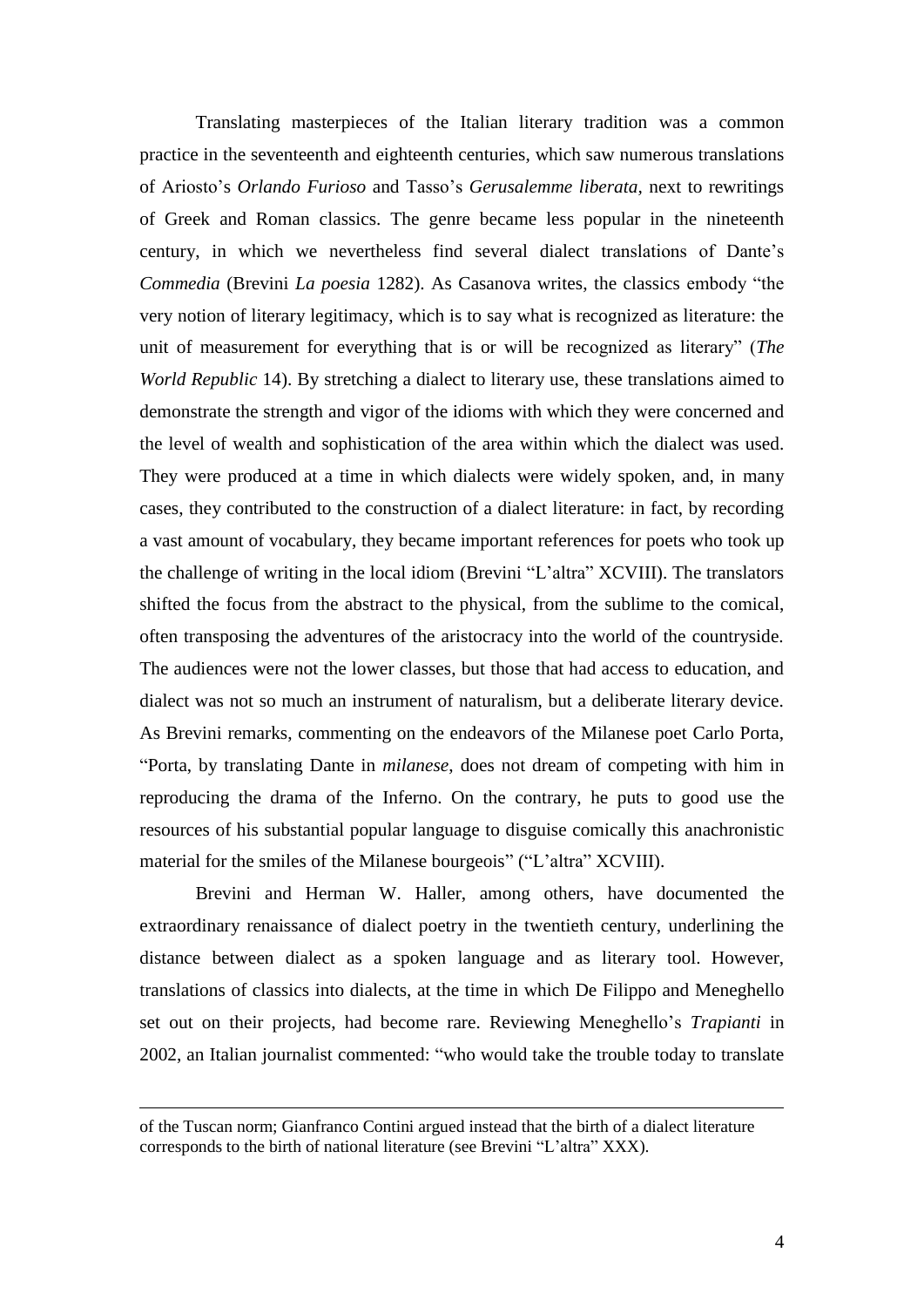a whole tragedy by Shakespeare or a poetic corpus in dialect? These were things that one used to practice centuries ago, when Domenico Balestrieri invested a lifetime to translate Tasso's *Gerusalemme Liberata* into *milanese.* But already Carlo Porta, in translating the Divine Comedy, stopped after a few triplets, although he paraphrased them splendidly" (Mauri). Meneghello's choice to limit himself to fragment, in Paolo Mauri's view, was necessary to avoid sounding old fashion, farcical or pedantic. De Filippo's translation of an entire play by Shakespeare into Neapolitan, in contrast, was not perceived as eccentric or particularly unusual. To understand this difference, it is necessary to contextualize the projects against the background of the authors' poetics and their life-long engagement with their native languages.

De Filippo and Meneghello are both well-known figures in the Italian cultural landscape, but represent very different intellectual profiles. Eduardo de Filippo, known to Italian audiences as "Eduardo," was an author-actor for whom writing was inseparable from performance and who achieved extraordinary visibility through his roles in theatre and film and his engagement as a director. For a long time, Italian critics considered him a theatre practitioner and dismissed his production as a writer. Today, however, he is recognized as a skillful dramatist, author of plays that have entered the not only national, but also international repertoires. "Filomena Marturano" (1948), in particular, became well known for inspiring the film "Matrimonio all'italiana" [Marriage Italian Style]. Luigi Meneghello was a novelist and a scholar whose first book, *Libera Nos a Malo* (1963), achieved canonical status in Italian literature in the 1970s. He participated in the resistance movement and later played an important role as an academic in the UK. Both were raised in a diglossic context and share a life-long engagement with their native language, but while De Filippo remained in Naples throughout his career, Meneghello moved to England in the 1950s. The two authors also belong to different generations: De Filippo was born in 1900, Meneghello in 1922; however, they both lived through the 1930s, at a time when fascism was leading an aggressive political campaign against dialects, and witnessed the impact that mass media had on promoting standard Italian. When Fascist authorities, in a series of laws passed in 1934 and 1935, banned writings and performances in regional languages, De Filippo defended his family company by adopting the same rhetoric of the regime. In an open letter in the *Giornale d'Italia,* published in 1939, he wrote: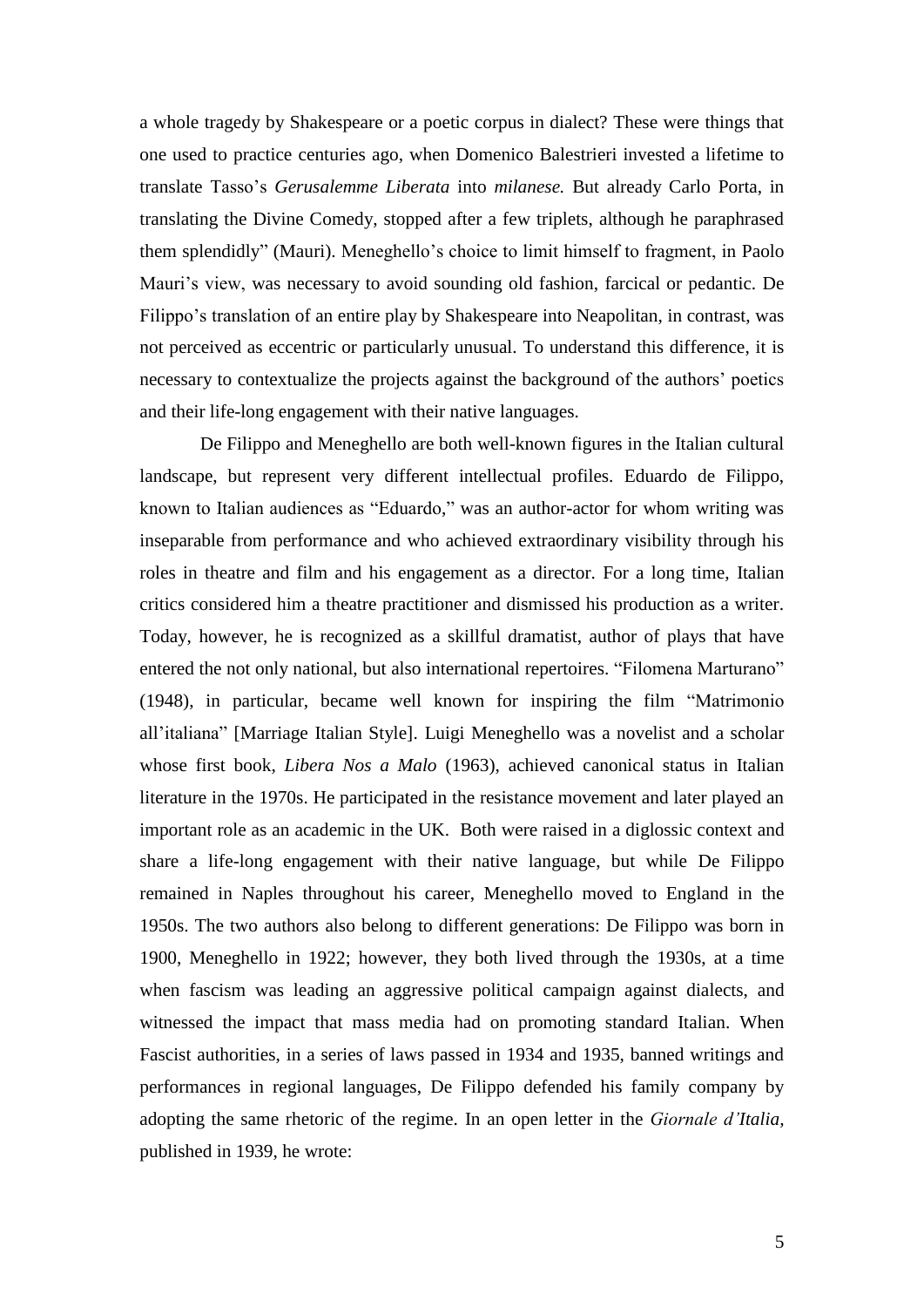We know very well that the dialect will disappear; that in 50 years at the most in all our regions we will all be speaking *senese*; and I tell you more: that my brothers and I will play for only a few years, because dialectal elements are disappearing day by day. And it is thinking about this epilogue that I am more and more convinced that we need to print dialect plays. Not everything in them deserves to sink into oblivion. There are types, characters, moods and feelings of native people that synthesize the high quality of our Mediterranean race, and represent a living document in the history of custom. Posterity will be very interested in learning and studying them, especially to understand on what generous and fertile soil the new climate that reshapes the Italian life could plant its roots.

De Blasi LVI

By underlining that, since the death of Neapolitan was imminent, dialect drama would assume a documentary value, Eduardo managed to draw attention to his work as a kind of ethnography and to avoid the fascist ban. As a result, his company was not considered a dialect practice and he and his brothers were allowed to continue performing.

Meneghello was concerned with the disgregation of peasant societies, which, he argued, went hand in hand with the gradual effacement of dialects. He dedicated many of his works to recording a way of life that had already vanished, and the words that were used to address this reality. At a 1986 lecture, which was later published with the title "Il tremaio," he answered a question by the linguist Giulio Lepschy, clarifying his position towards linguistic preservation:

... it is obvious that to keep alive a dialect beyond the society that spoke it and nourished it would not make sense. … Lepschy asks me if I do not think that it may be too late for the survival of dialect. Of course it is too late. There are processes that cannot be stopped. As to the judgment that my book [*Libera nos a Malo*] referred to dying or dead things, it is the truth, I felt it when I was working on it, the book became increasingly gloomy as I got into the writing. After all this is evident in the other book that I dedicated to my hometown,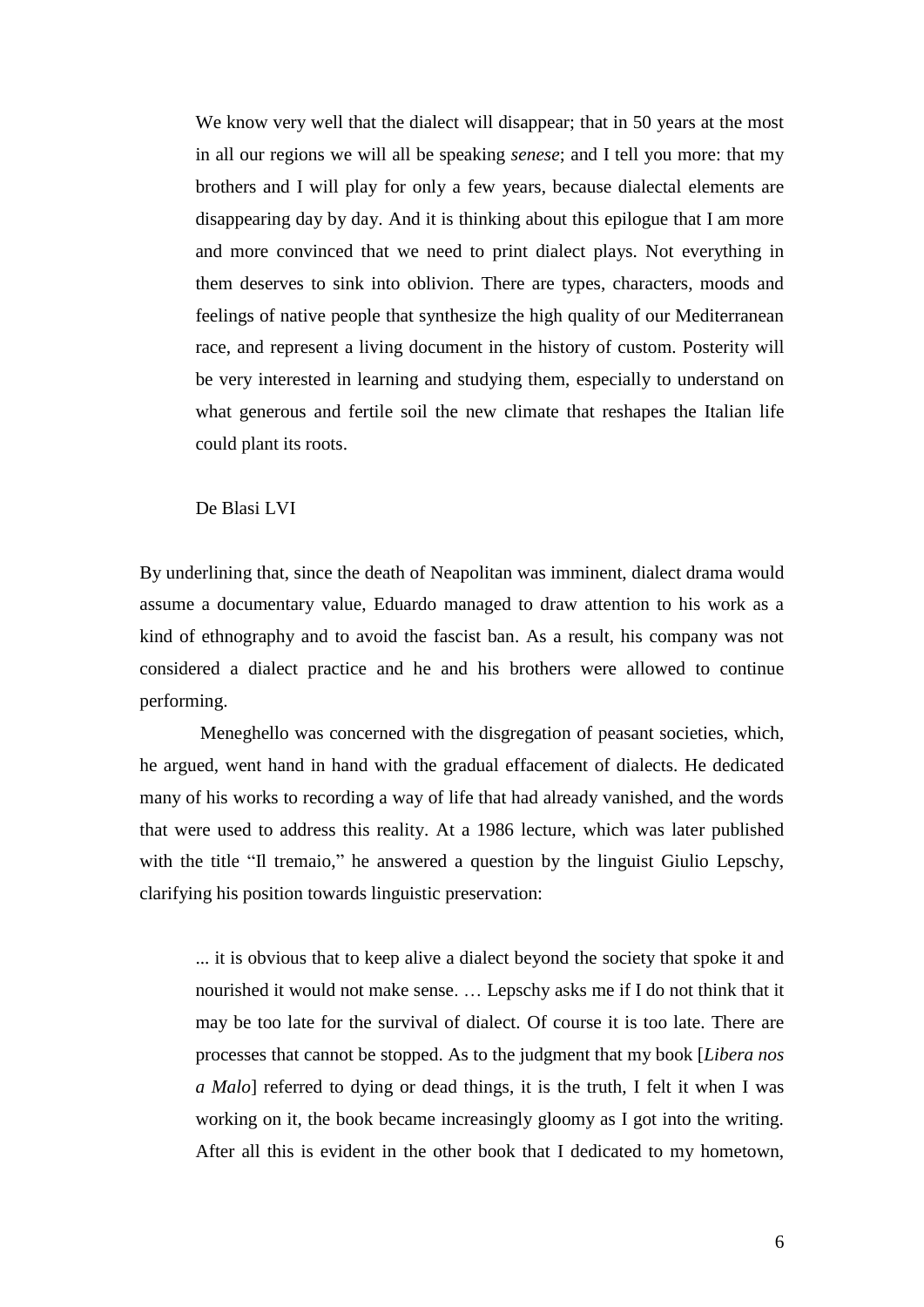*Pomo pero*, that goes much further down this road, and records the almost fossilized state of the town and things.

"Il tremaio" 779

<u>.</u>

In line with this conception, his writing does not aim at a linguistic revival, and rather has an archival function. In particular, *Maredè, maredè* (1990) registers the grammar, vocabulary and poetics of his native language. With an allusion to Dante's *De vulgari eloquentia,* the treatise is subtitled *Sondaggi nel campo della volgare eloquenza vicentina* [*Inquiries on* vicentino*'s linguistic eloquence*], and is concerned with Dante's understanding of *gramatica* as a level possibly reachable by each language (Chinellato 144).

It is important to remember that the dialects with which De Filippo and Meneghello are concerned have very different statuses. Neapolitan was, and continues to be, widely spoken, although it is increasingly merged with and often replaced by regional Italian. Like most dialects, it includes several varieties (popular dialect, bourgeois dialect, the dialect spoken within the province), but illustrious models can be found in an established literary tradition. In addition, it is one of the few Italian dialects that achieved national and international visibility through its music and theatre. In contrast, *vicentino* is essentially a spoken language: its vocabulary is anchored to the rural world and lacks a literary tradition – although, as Meneghello stresses in *Maredè, maredè*, it has its own aesthetics and poetics. The consequence is that, as Meneghello specifies, "there is not a standard variety, more *vicentina* than the others, and any of the varieties of VIC in our century can be considered representative of *vicentino* as a whole" (*Maredè maredè* 649). <sup>4</sup>

Born into a family of actors, De Filippo grew up immersed in the dialect theatre, which in Naples included a serious as well as a comical repertoire. His own productions strove to reconcile these two modes, and he used dialect to reproduce realistic dialogues at a time in which Neapolitan was still the main language of communication. Later in his career, he adapted to the evolving linguistic reality and

<sup>4</sup> Following modern classifications of dialects, which roughly coincide with divisions into regions, vicentino could be considered part of Venetan, and as such related to the more prestigious Venetian, which can count on an abundant literary and dramatic production. Aware of the socio-political gap that divides the two idioms, Meneghello, however, avoids this associations.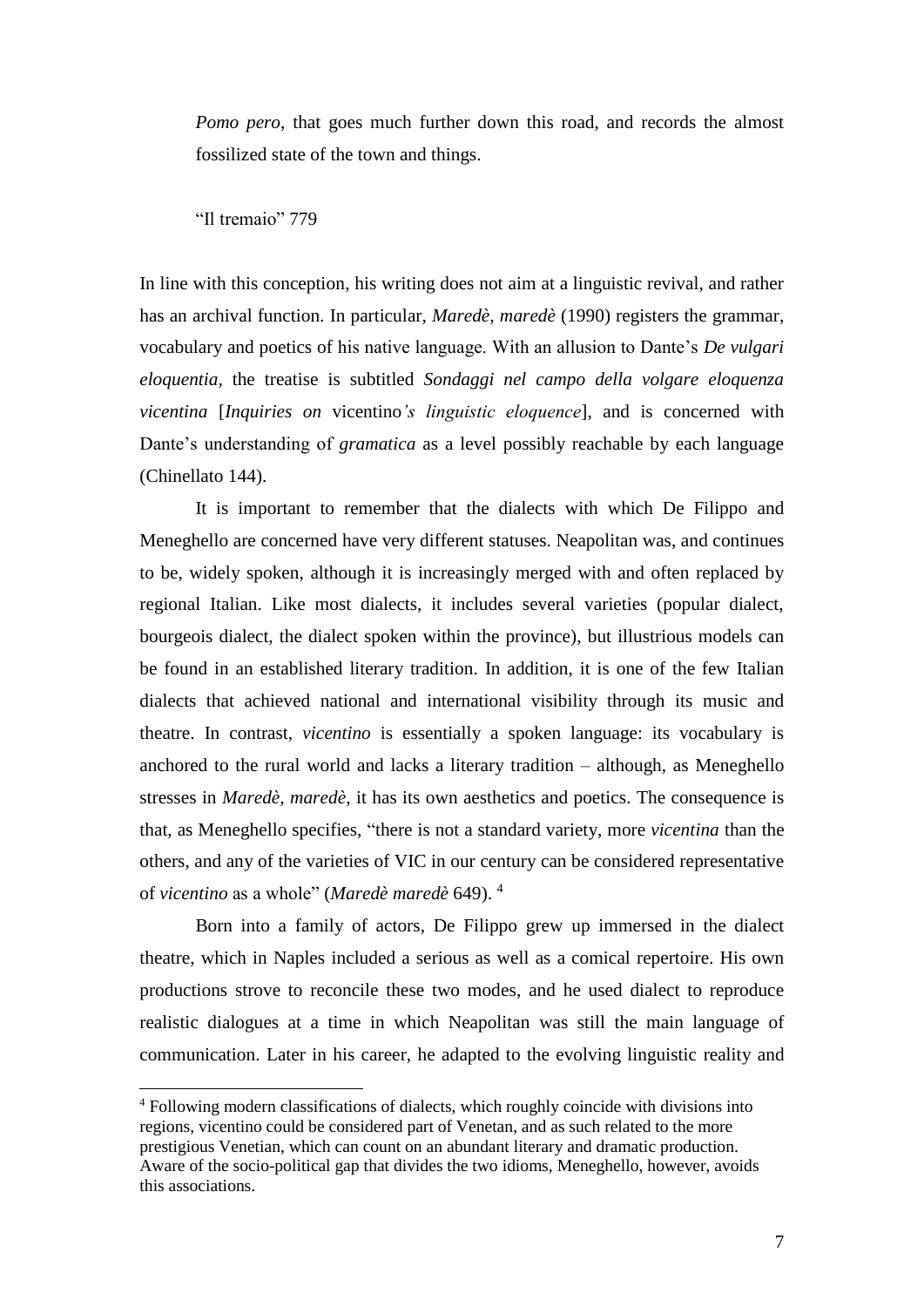experimented with regional and standard Italian. Scholars have traced an increased use of regional Italian at the expense of dialect from the original manuscripts to the printed dramas. As Nicola de Blasi points out, these choices were also dictated by De Filippo's wish to reach national audiences (LXXXVIII). Moreover, as Paola Quarenghi remarks, dialect, for De Filippo, was not an end but a means, and he was not concerned with questions of purity or with recording linguistic varieties (Quarenghi XXIII).

Meneghello similarly experimented with ways to convey the experience of diglossia beyond regional boundaries. In line with authors such as Gadda, Fenoglio, Pasolini, and Testori, he created a type of multilingual fiction in which calques from dialect, expressions from regional Italian, but also terms from English, French and Latin are woven into the main narrative without sacrificing the text's comprehensibility for non-dialect speakers. He baptized the device used to convey dialects within an Italian narrative as "trasporto" [transfer, transposition], and defined it as "the creation of a word that sounds like Italian (not in the sense that people believe it to be Italian, but in the sense that it harmonizes with Italian) and at the same time reflects dialect" ("Il Tremaio" 772). In contrast, works such as *Maredè, maredè* are designed to speak to limited audiences: in the preface to the text, Meneghello underlines that the treatise is dedicated to the native speakers of *vicentino*, and that it could at the most interest other dialect speakers in the Veneto region.<sup>5</sup>

Both authors had been planning to translate Shakespeare for a long time. In both cases, the choice of Shakespeare is linked to the author's transnational status. Shakespeare not only exemplifies the "literary legitimacy" of the classics, but also offers an opportunity to link the target language (an Italian dialect) to a hyper central idiom, (English), creating a bridge between a local and a supranational context. It is perhaps significant that De Filippo translated the last of Shakespeare's plays in 1983 (a year before his death), and that Meneghello published the bilingual edition of *Trapianti* in 2002, close to end of his life. In a way, the translations can be read as a poetic testament, a demonstration of the level of sophistication that can be achieved in

<sup>&</sup>lt;sup>5</sup> "The present grammar is mainly destined to 'natives', those who already know VIC [vicentino], 'naturally', without even being aware of it. The grammar will have moderate interest for other speakers of the Veneto region, and maybe it will arouse the curiosity of other dialect speakers: I don't think it will be of interest to those without dialect" (*Maredè, maredè* 926).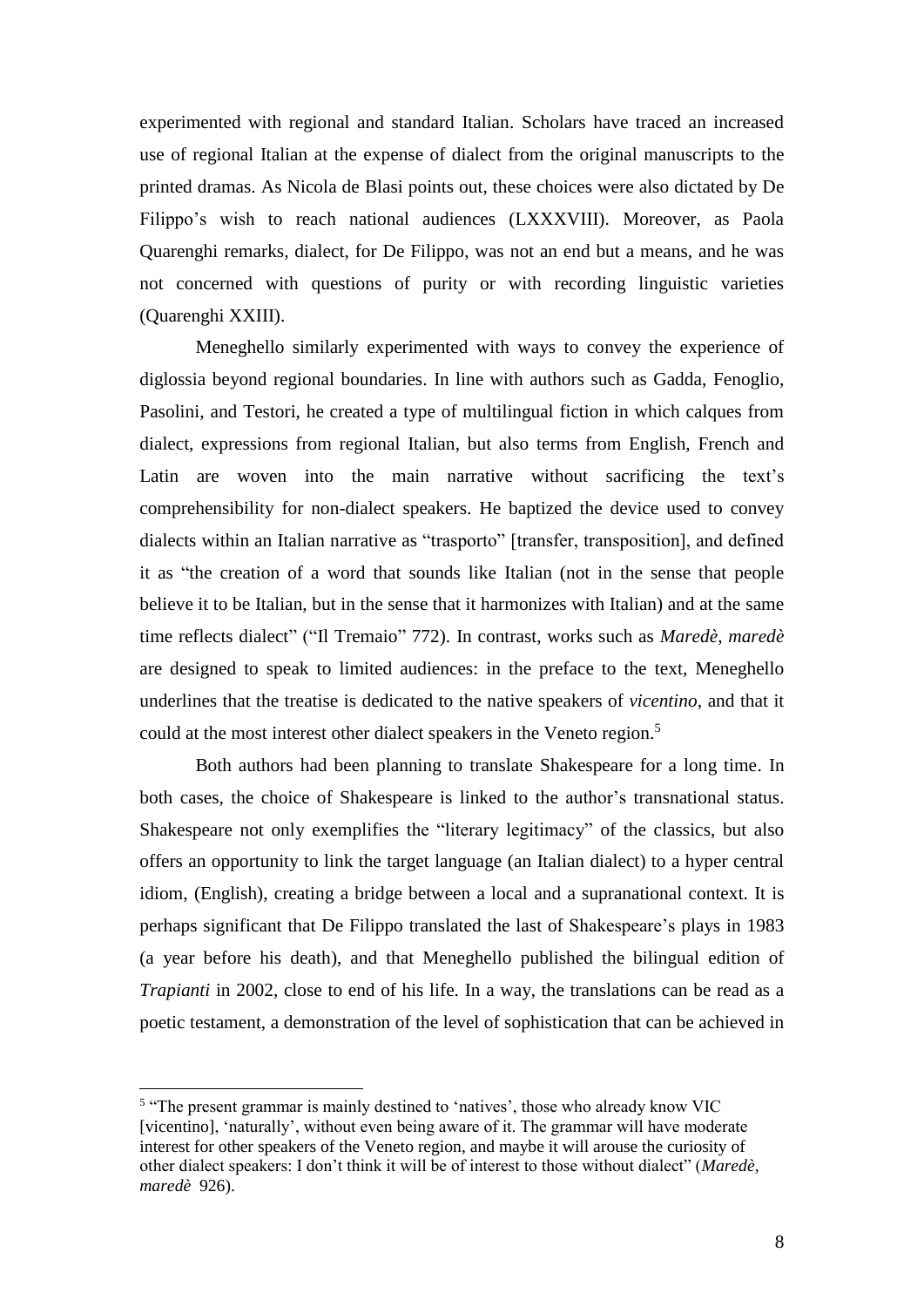their native idioms. In the notes to the translation, De Filippo recalls how translating the classics had always been one of his dreams:

I have always desired to translate Molière and Shakespeare, but the commitment to present the audience with a new comedy each year – between writing, rehearsing and playing, not to mention the commitment as *capocomico* [head of the theatre company] *–* would not allow me the time to do it. Last year Giulio Einaudi came to dine at my place, spoke to me of his series of writers translated by writers and asked me if I wanted to translate a comedy by Shakespeare. I was very happy to accept and I chose *The Tempest*.

"Nota" 185

He further comments on how he selected *The Tempest* because the emphasis on magic and theatricality reminded him of a seventeenth-century *féerie* produced by Vincenzo Scarpetta in which he had participated in his youth. De Filippo's choice is therefore influenced by a Neapolitan experience. Moreover, he does not translate directly from English, but relies on the interlinear translation into standard Italian provided by his wife.

Meneghello's project of composing a text entirely in *vicentino* was from the outset designed to take place through translation. In the essay "Il Tremaio", he mentions how he had been playing with the idea of translating Hamlet since the sixties:

…I had begun to compose, or attempted to compose, in dialect with literary intent, a bit earlier than *Libera Nos*, I would have liked to translate Shakespeare's *Hamlet*, I attempted a draft here and there, but after a while I had to stop because, in attempting to say what peasants from Vicenza would have said in those contexts, all speeches became the same speech, composed almost uniquely of awkward profanities. And I thought that it would not be worth it.

"Il Tremaio" 782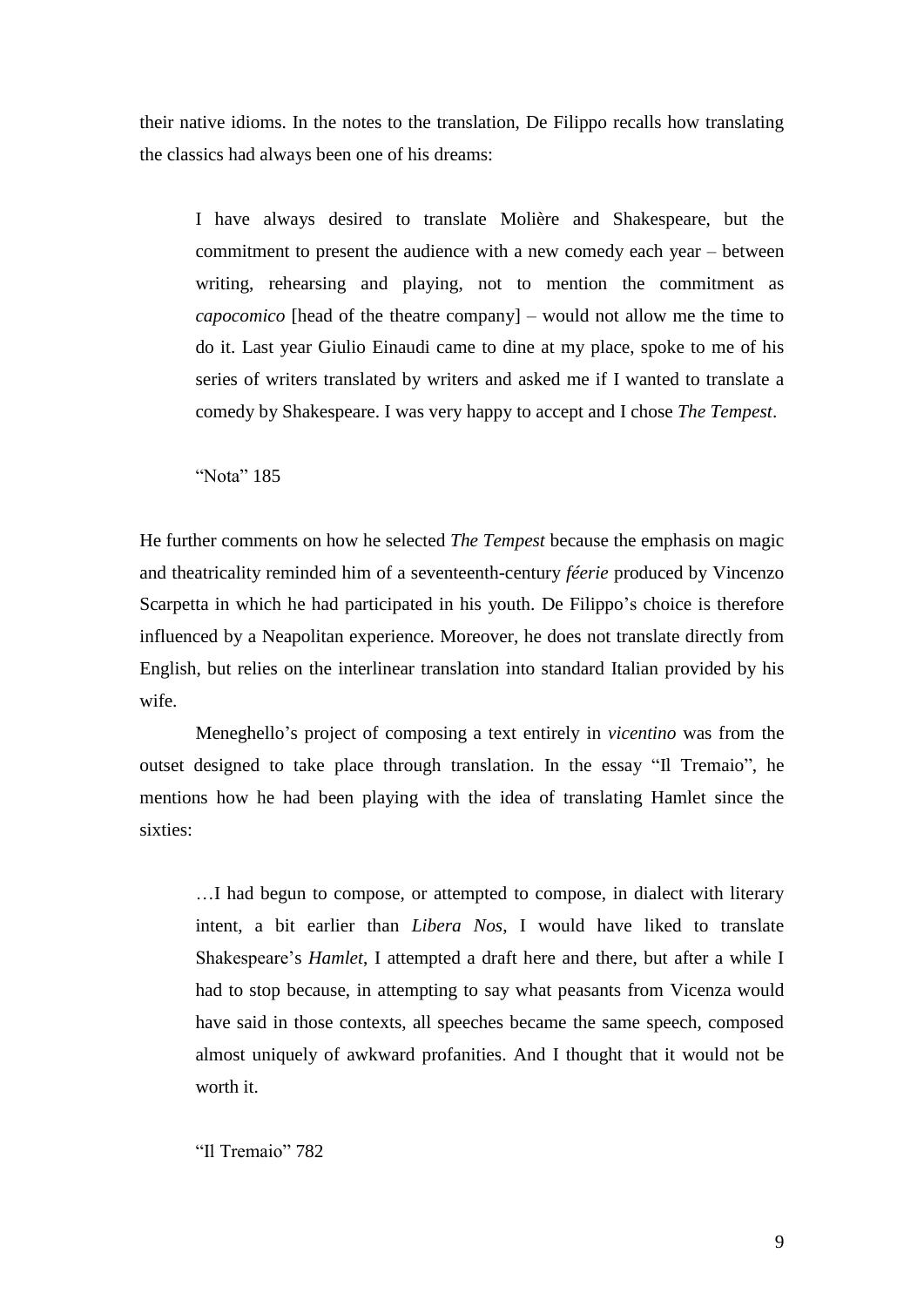The numerous pages that Meneghello dedicates to drafts of translations from the 1960s to the 1990s, however, indicate that the project meant more to him that he admits in this statement. <sup>6</sup> Traces of the undertaking are also present in *Leda e la Schioppa,* in *L'acqua di Malo* and in *Maredè, maredè,* in which we find the fragments from *Macbeth*, *Romeo and Juliet*, and *Antony and Cleopatra*, as well as from Coleridge's *Khubla Khan*, that he later reproduces in the appendix of *Trapianti*. *7* In 1997, Meneghello published the passages from *Hamlet* next to poems by authors that were important in his journey of discovery of Anglophone literature – G.M. Hopkins, E.E. Cummings, Roy Campbell, William Empson and W.B. Yeats – in a special issue of the academic journal *The Italianist.* As Meneghello explains, the title chosen for this collection, *Le biave* [The fodder], symbolically alludes to the poetic food that nourished the author's imagination.<sup>8</sup> A few years later, most of these translations were published in the volume *Trapianti* [transplants], this time juxtaposed against the English original, and with new titles for each of the sessions.

De Filippo chooses to foreground the historical dimension of the text. To do so, he translates the play into seventeenth-century Neapolitan, the language that the first prose writer in Neapolitan, Gianbattista Basile, used in *Lo Cunto de li Cunti*, a text that helped to shape Neapolitan as a literary language and that displays many of the characteristics of the popular *féerie* that fascinate De Filippo in Shakespeare's *Tempest.* In the notes to the translation, he defends the choice of using an extinct variant of Neapolitan by underlining how, in his view, this ancient language has properties that no living language possesses, such as "the extraordinary flexibility and the capacity to bring to life magical facts and creatures" (187). However, he specifies that he took care to modify the language enough to make it comprehensible to contemporary readers, including those who do not speak dialect: "I used seventeenthcentury Neapolitan, but as a contemporary man can write it today; it would have been unnatural to look for complete adherence to a language not used for centuries" ("Nota"187). This approach allows him to conjure a sense of distance and

<sup>6</sup> Brian points out that, in his private notes, Meneghello dedicated more than 500 pages to drafts and thought about this project (149-170). On the origin of *Trapianti*, see also Chinellato 139-153.

<sup>7</sup> Originally, Meneghello had planned to include in *Maredè, maredè* fragments from Dante's *De vulgari eloquentia*, Shakespeare's *Richard III*, and Leopardi's *Zibaldone.*

<sup>8</sup> L. Meneghello, "Le biave. Canpiuni baucamente volgarisà, t'i so pegnanatei e in sachetei de ferùmene", In *In Amicizia. Essays in Honour of Giulio Lepschy*, ed. Zygmunt G. Barańsky and Lino Pertile. Special Supplement to *The Italianist,* 17 (1997) : 327-343.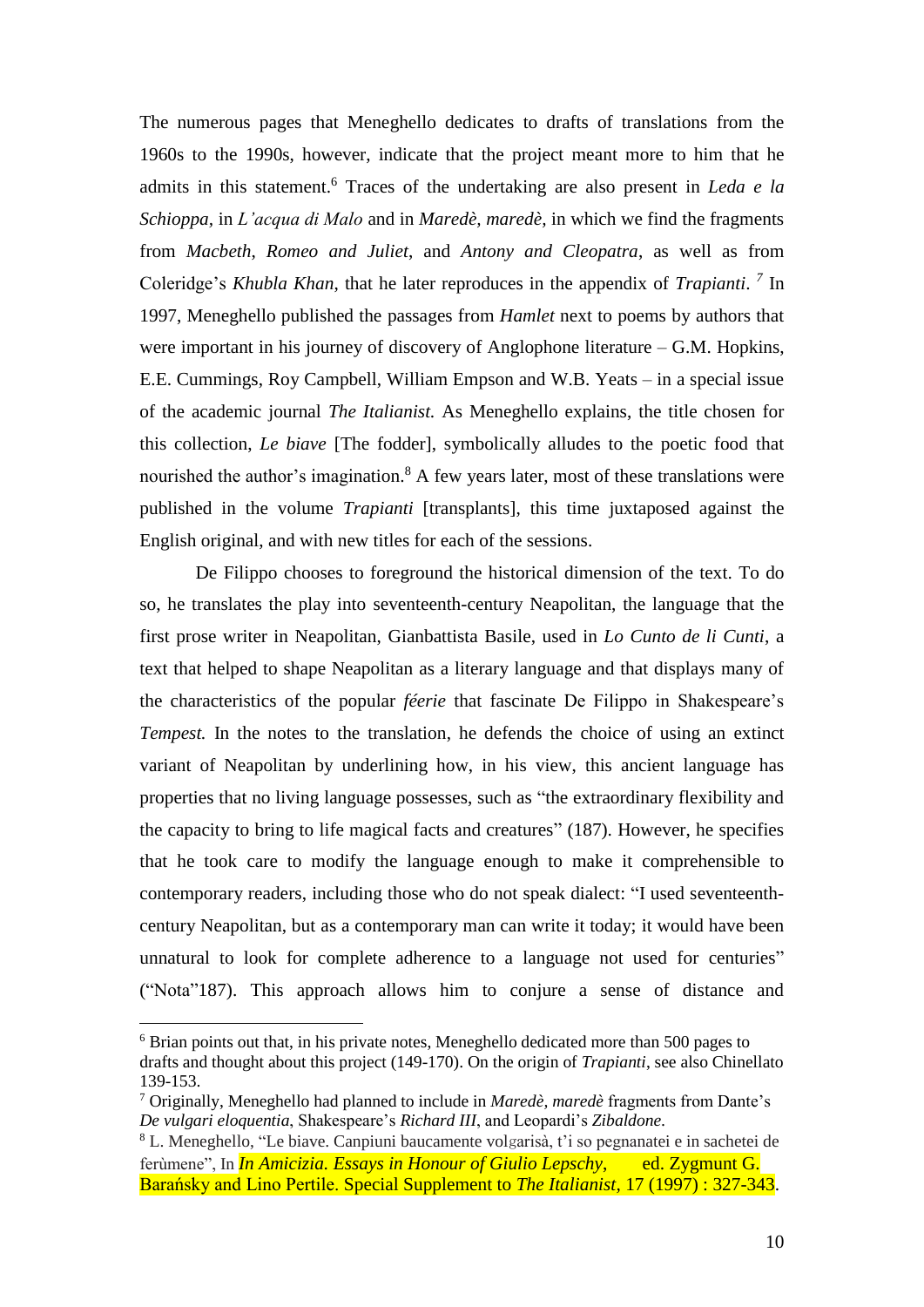estrangement also for speakers of Neapolitan without sacrificing comprehensibility for non-dialect speakers. The same preoccupation leads him to add footnotes to ensure clarity for terms that may not be immediately comprehensible to the general reader.

In *Trapianti,* Meneghello does not comment on his use of language, but we can infer that it is the same language with which he is concerned in *Maredè, maredè*, in which we find the passages included in the appendix of *Trapianti*: *vicentino* as it was spoken from the thirties to the fifties. In the notes to *Maredè, maredè*, he explains the reason for this choice:

… a reconstruction of the most ancient use (let's say the variety used at the end of the last century, or at the moment of the annexation of our province to the *Regno d'Italia*) would have only an archeological meaning; whereas by registering the variety in which we are speaking today (distinct from that of a generation ago, as a mix of VIC [vicentino] and IT [Italian]) I feel I would run the risk to throw the baby out with the bathwater.

"Note ai testi" 649

While Meneghello does not aim to dig into the origins of *vicentino*, his writing is nevertheless concerned with recording a variety of speech no longer in use. By referring to a specific time-frame and codifying linguistic norms, he attributes to *vicentino* a level of stability that prevails over the arbitrariness of oral use, thus treating his native dialect as a literary language (Chinellato 145). Less preoccupied than De Filippo with reaching a variety of audiences, he refrains from adding footnotes, and by choosing to publish the translations in a bilingual edition, he encourages the reader to shift directly from English to *vicentino,* without the mediation of standard Italian.

In Einaudi's *Tempest,* De Filippo features as the translator, and William Shakespeare as the author. In the notes to the text, he declares himself to be concerned with faithfulness, and stresses the literal quality of his translation: "… my wife Isabella rendered into Italian, literally, the entire comedy, act after act, scene after scene, looking in her English books for the double, at times triple meaning of certain archaic words that did not sound convincing to me" (187). On the other hand, he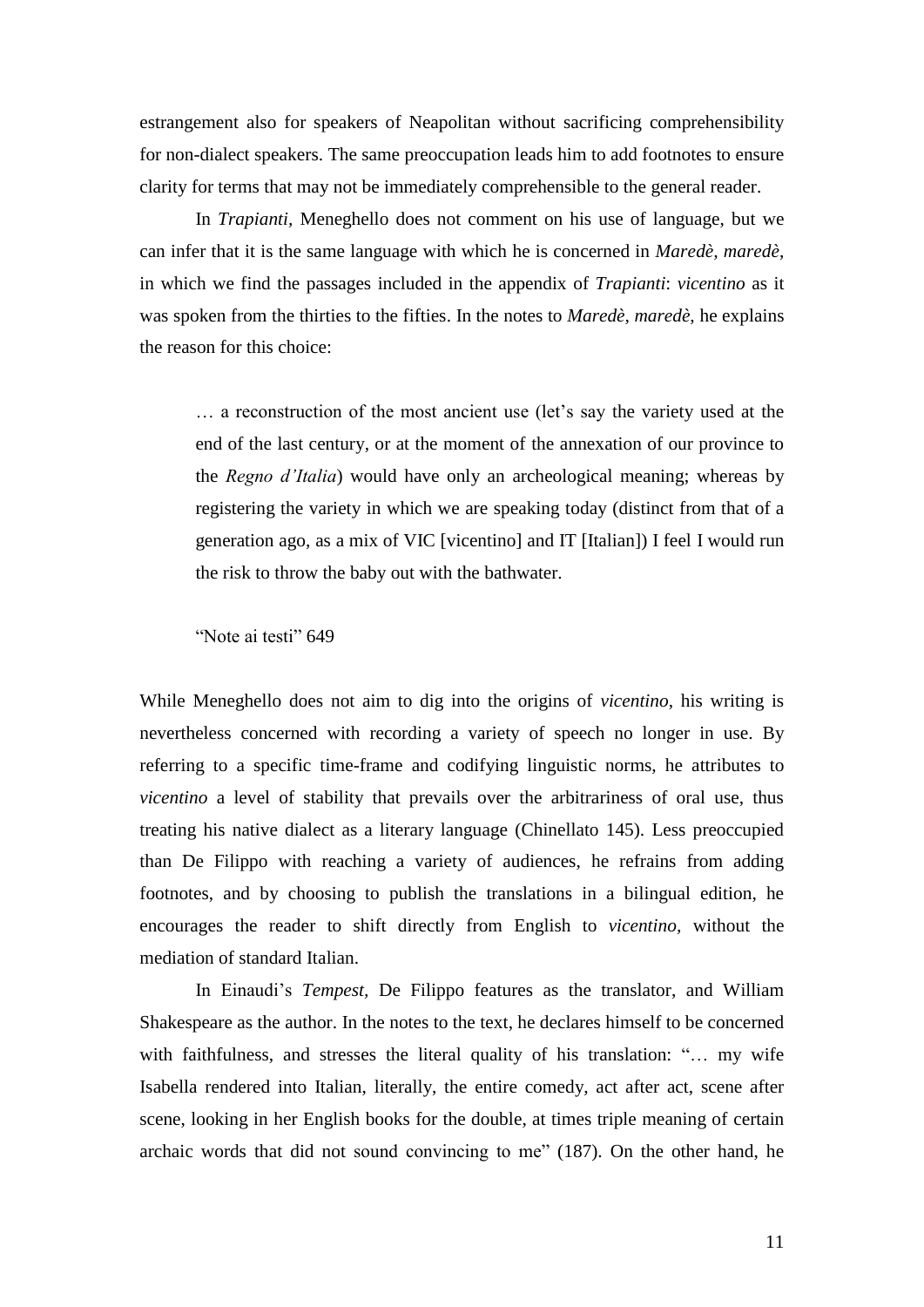underlines the references to Naples already present in Shakespeare and transposes the text into the cultural framework of Neapolitan culture:

Sometimes, especially in the comic scenes, the actor in me rebelled against puns that have nowadays become meaningless, and I changed them; other times I felt the need to add some lines to explain to myself and to the audience some concepts or to emphasize Prospero's great protective love for Miranda. Even the songs are different, more in form than in substance. Ariel retains his carefree and poetic character, but it came natural to me to make him behave, from times to time, as a clever and prankster street urchin.

187

<u>.</u>

De Filippo's comments underline how, as Lawrence Venuti has emphasized, all commitments to faithfulness are designed to fail, as translation is "fundamentally a localizing practice," an interpretation that "reflects what is intelligible and interesting to receptors"  $(180)$ .<sup>9</sup> Since most of these changes take place through additions, De Filippo's text is significantly longer than Shakespeare's. Additional variants include references to the cult of San Gennaro and of the Madonna, a stronger emphasis on physicality, frequent enumeration of Neapolitan food specialties, and allusions to Neapolitan poems, proverbs, and songs. <sup>10</sup> Most importantly, not only Alfonso and Ferdinand, Stefano and Trinculo, but all the play's characters, including Miranda and Caliban, express themselves in Neapolitan. This goes beyond the use of Neapolitan as a convention for narration. Thus, when Stefano is surprised to hear Caliban speak, the question "where the devil he learned our language" (act II, scene II, 67-68) becomes "*Ma addò canchero c'ha mparato lu Napulitano?* [where the devil did he learn Neapolitan?] (92); and when Stefano orders Caliban to worship him ("Come on, then;

<sup>9</sup> Venuti has inspired Savario Tomaiuolo and Lucia Nigri's readings of the *Tempest*.

Tomaiuolo has argued that De Filippo's *Tempest* uses a "foreignizing" strategy, since, as a result of his linguistic choice, the text sounds "foreign" both to Neapolitan and Italian speakers (130). Nigri argues instead that the play, by foregrounding references to Neapolitan culture, is a "domesticated" Shakespeare, but that it foreignizes the text for audiences who do not speak dialect (107).

<sup>&</sup>lt;sup>10</sup> Scholars who have engaged in close readings of the text frequently underline how the sailors identify themselves as Neapolitan and call on San Gennaro, while Miranda underlines the importance of the family by asking about her mother. See De Filippis 2002, Lombardo 2004, 2008; Perteghella 2006; Tomaiuolo 2007; Nigri 2013.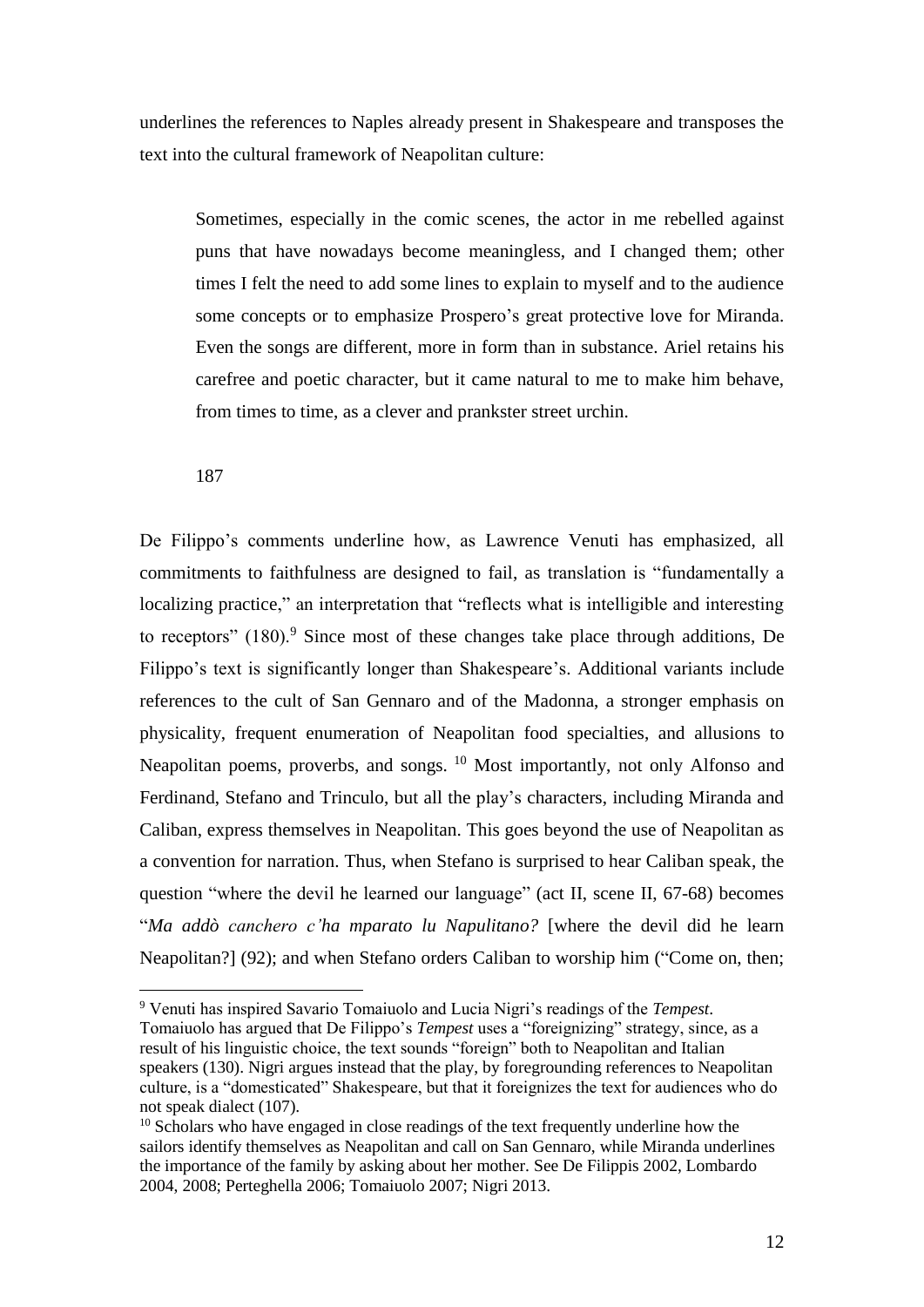down, and swear" (Act II, Scene II, 153), Caliban's answer to "*te voglio genuflesso*" [I want you down on your knees] is "*Parla Napuletano, ca nun capisco buono"* [Speak Neapolitan, I don't quite understand] (100).<sup>11</sup> These changes remind readers of De Filippo's role as a theatre practitioner, and bring the text in line with the rest of his production. To focus the readers' attention and avoid a comparison, the book presents only the Neapolitan version.

 Unlike De Filippo, Meneghello does not declare himself concerned with faithfulness. In a lecture on translation, later published in the essay "Il turbo e il chiaro", he emphasizes how translation must be considered a creative transposition, how a literal translation does nothing but betray the essence of the text. In line with this notion, in the 2002 edition by Rizzoli, Meneghello features as the author of the series of fragments in *vicentino* presented next to their original text. In the notes to *Maredè, maredè,* he had underlined that a translation of classics into *vicentino* would have to avoid mimicry:

One can think of a system of "translation" (or maybe paraphrase, or reformulation or reconception ...) of incipits, dialogues, *repartees* of famous texts ... Beware of giggly parody; mock or pity those who see in this traditional parody: at the core of the operation there should be an intensification of ancient or remote texts, infusing into their wonderful crystallized life a stream of new life.

"Note ai testi" 926

<u>.</u>

In *Trapianti,* he further clarifies that his objective is to compete with the originals, and positions his translation at the same level as Shakespeare's text: "the immodest idea was to renew the lyrical tone of the original: not to translate them, but to re-make them, in devoted emulation, in *vicentino*" (135). As he acknowledges, his translations entail a shift of register: the Shakespearean "Nay" becomes blasphemy; Hamlet is renamed "Ucio"; "honeying and making love" turns into "*miele e sboro*" [honey and cum]. Unlike De Filippo, however, Meneghello does not add to the text, only slightly modifies idioms, and is not concerned with simplifying mythological references or

<sup>11</sup> To which Stefano answers with a translation into Neapolitan: "Te voglio addenucchiato pe' fa' lo giuramento."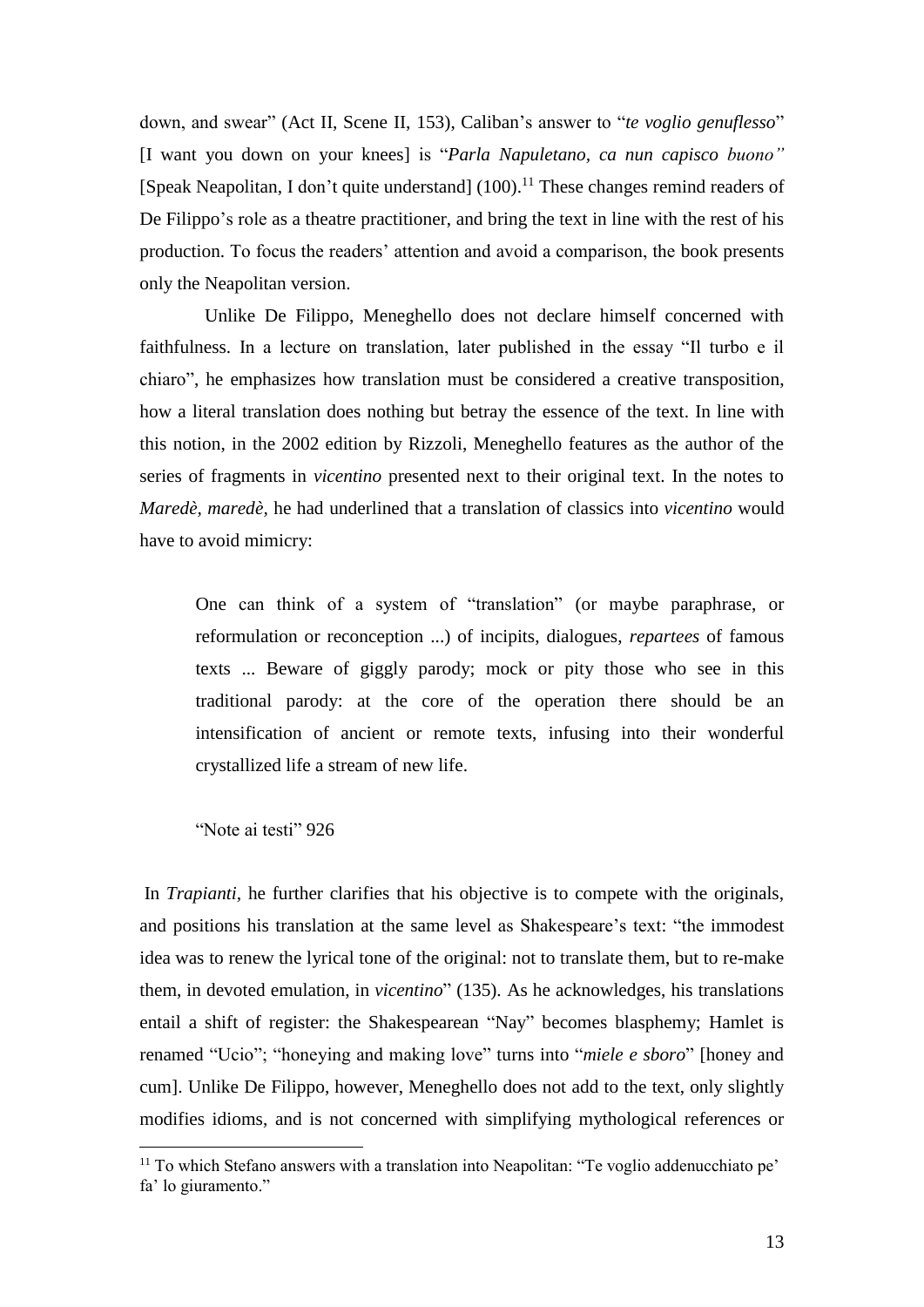passages that may be difficult to understand for non-dialect speakers. In the appendix, he adds fragments from *Romeo and Juliet*, *Antony and Cleopatra* and *Macbeth*, and comments on the context in which these translations originated. He specifies that rendering the exact meaning of Shakespeare's text was not among his priorities, and that it matters little whether Macbeth's answer to the announcement of the queen's death, "She should have died hereafter" is translated as "*la dovea spetare a morire*" [she should have waited to die] or, more correctly, as "*E no la gavae da morire na volta o l'altra?"* [she would have died anyways, sooner or later]. His focus is rather on finding sound patterns that can compete with the original, and expressions that confer to the translation the same dramatic pathos*.* As Cinzia Mozzato has noted, "the source text triggers off a new semantic, structural and phonological tension"  $(131)$ . <sup>12</sup>

Brevini points out that dialect literature is strictly bound to performance and "naturally theatrical," as it often involves dramatic monologue or dialogues ("L'altra" XVIII). De Filippo did not design his translation for a theatrical production, however, he recorded a dramatic reading that he planned to use as a background for a marionette play.<sup>13</sup> Meneghello, who had never written for the theatre, instead conceived his project during an improvised performance in Thiene. In the appendix to *Trapianti*, he recalls how, improvising Macbeth's lines in *vicentino* with a friend, he understood for the first time the meaning of theatre: "in a flash I realized (at my age!) what is the theatre, what is dramatic art" (118). A translation in a diglossic context, Meneghello underlines, takes on a full meaning only spoken aloud and inevitably stresses the text's performativity, even if the dialect in question is on its way to disappearing.

Finally, for Deleuze and Guattari, political engagement is an essential feature of minor literature, which, in their view, is characterized by "the connection of the individual and the political" and "the collective arrangement of utterance" (16). It remains to be assessed if this feature also characterizes the ultraminor, if this is understood as a category that foregrounds a language's status and its history. Shakespeare's *Tempest* has been adapted by writers such as George Lamming, Aimé Césaire, Edward Kamau Brathwaite, and Dev Virahsamy, who have re-written and

 $12$  See also Brian: "The aim is not to be as faithful as possible to the English originals, but to appropriate poetry by other authors and to undertake a metamorphosis into *vicentino*, first at the level of language and, as a consequence, also in semantics, in meter, rhetoric, to create autonomous texts" (168).

<sup>13</sup> The performance was realized after De Filippo's death.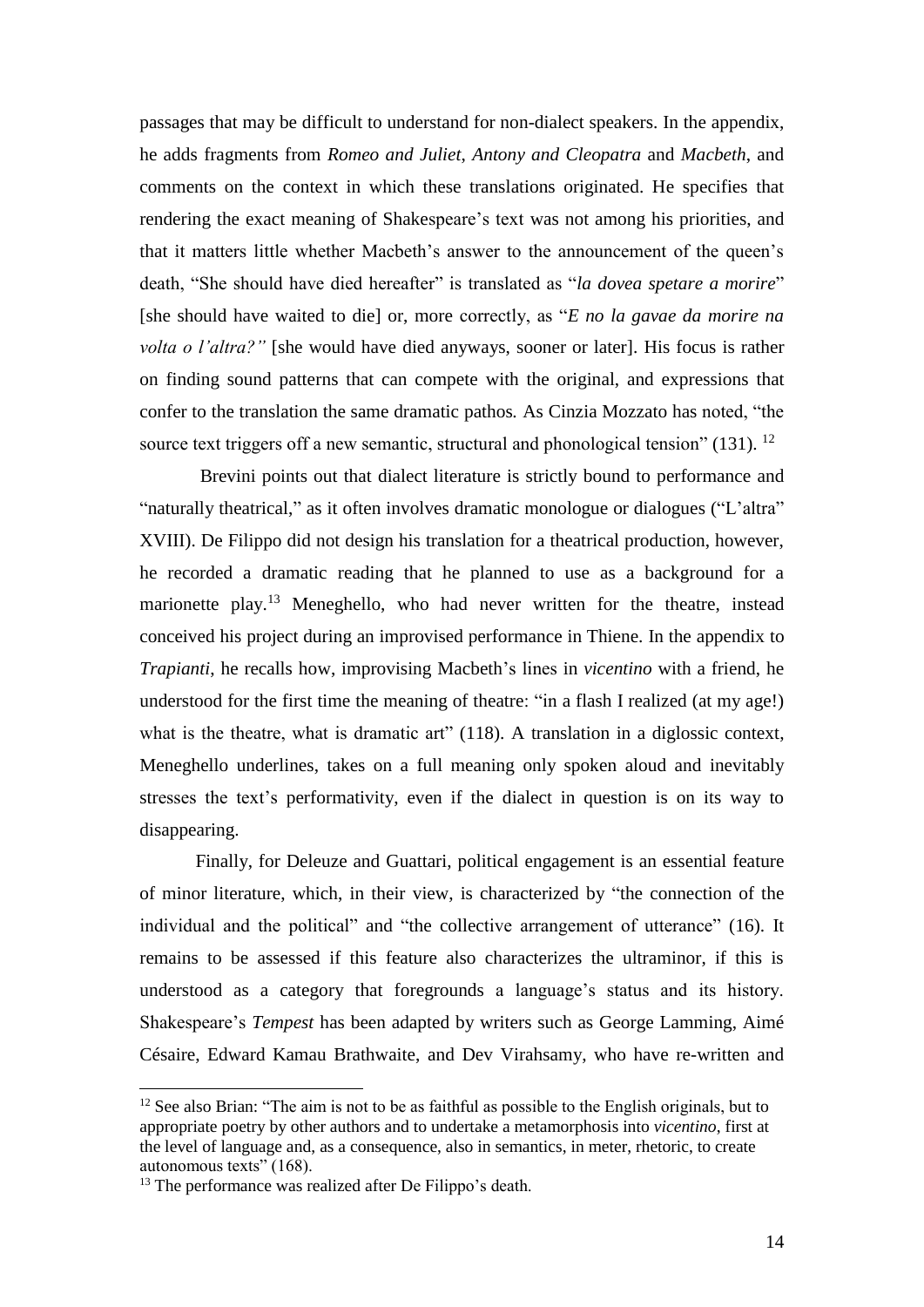commented on Shakespeare's representation of colonialism (see Zabus). Unlike Meneghello, Eduardo was not an academic and had limited knowledge of English. Italian scholars who have engaged in close readings of the text mostly concluded that his translation does not entail a political meaning: Manuela Perteghella denies "any politically motivated, ideologically driven domestication" (120), and Lucia Nigri notes that "ideological commitments should not be overestimated" (106). However, the translation does comment, indirectly, on hegemonic and minor languages. In Shakespeare's text, the passage that addresses Caliban's ability to speak before Prospero's arrival remains ambiguous: it is not clear whether Caliban, as Prospero says, could only "gabble," or whether it is Prospero who is unable to recognize Caliban's language as such. In De Filippo's translation, the ambiguity does not subsist. He positions the two languages at the same level:

| CALIBAN:                                        | CALIBAN: Ognuno à lengua soja:           |
|-------------------------------------------------|------------------------------------------|
| You taught me language; and my profit on't      | io tenevo la mia                         |
| is, I know how to curse. The red plague rid you | e tu la toja.                            |
| for learning me your language!                  | l'unica cosa c'aggiu guadagnato          |
|                                                 | mò t'a dico:                             |
| (Act I, Scene II, lines 365-367)                | te pozzo smalerì                         |
|                                                 | c'à stessa lengua                        |
|                                                 | ca tutt'e dduje sapimmo                  |
|                                                 | e ca capimmo!                            |
|                                                 | Din'a la peste rossa ammatuntàto         |
|                                                 | te vulesse vedere arruvigliato,          |
|                                                 | pe' chesta lengua ca tu m'he' mparata!   |
|                                                 | (p.48)                                   |
|                                                 |                                          |
|                                                 | [To each his own language                |
|                                                 | I had my own, and you had yours.         |
|                                                 | The only thing I've earned               |
|                                                 | now I will tell you:                     |
|                                                 | I can curse you                          |
|                                                 | because we both speak                    |
|                                                 | and understand the same language!        |
|                                                 | I would like to see you beaten           |
|                                                 | wrapped into the red plague              |
|                                                 | because of this language you taught me!] |
|                                                 |                                          |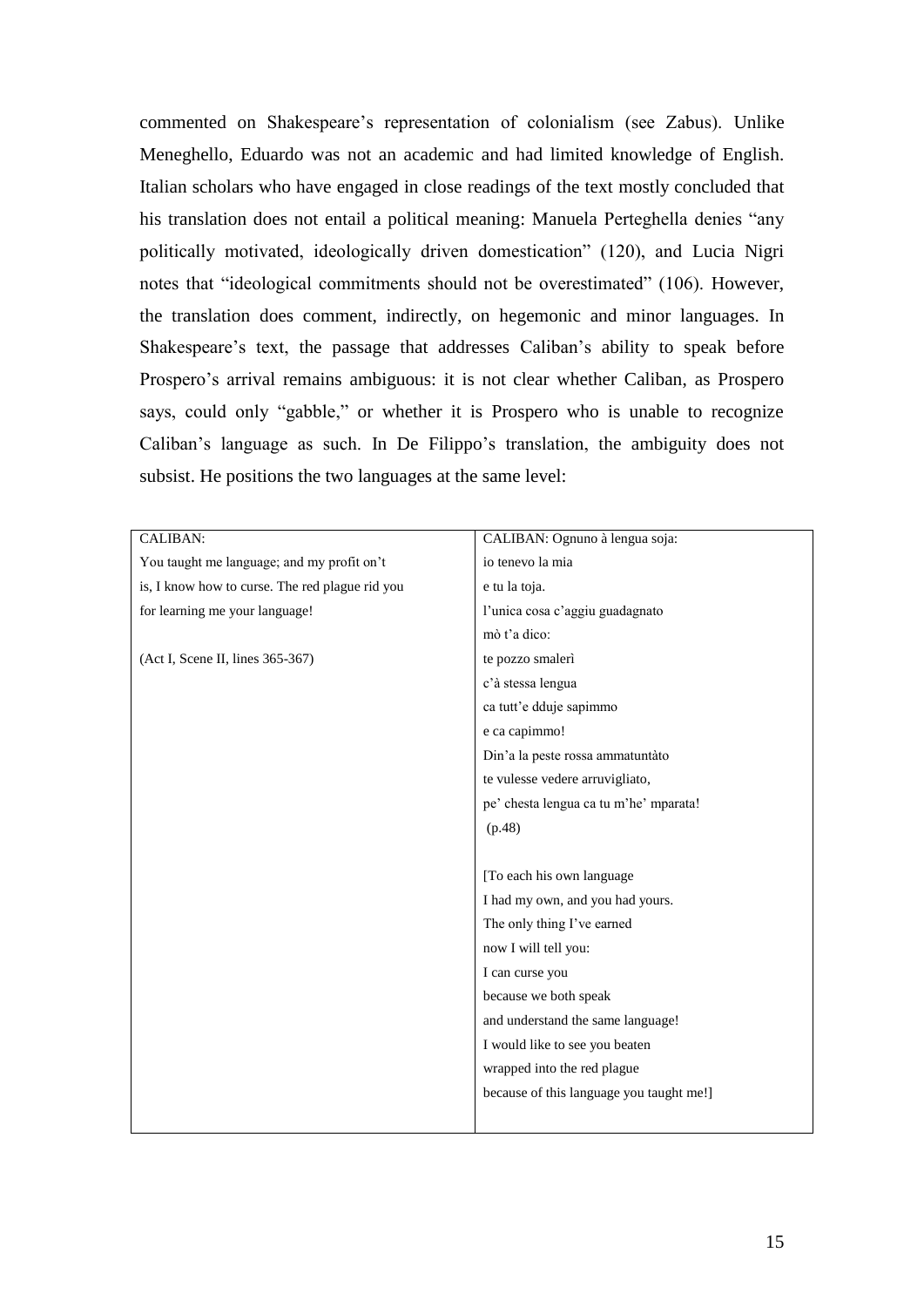In addition, Caliban throughout the text, expresses himself in Neapolitan and complains of being unable to understand a dialogue in regional Italian. On the one hand, this choice has a performative function, since the lower-class character, in the Neapolitan tradition, must express himself in dialect. On the other hand, it follows that Neapolitan, in the text, features as the language imposed on Caliban after Prospero's arrival on the island: it therefore functions as hegemonic, rather than as a subaltern language. As Paola Quarenghi notes, De Filippo did not consider Neapolitan a marginal language, but a language with a prestigious past and an established literary tradition that engaged directly in conversation with the literature of other European powers (XXIII). It is against the background of this tradition that De Filippo built his own dramatic production. By translating *The Tempest* in seventeenth-century Neapolitan, he creates a link between British and Neapolitan culture at the time of their cultural splendor, and presents the two traditions as comparable. In doing so, he underlines the importance of the local cultural heritage and, by extension, validates his own production in Neapolitan.

As Cesare Segre remarks, Meneghello's approach to dialect is closer to that of the poet than of the novelist. The dialect he engages with is the language of his childhood, a language in which there is no separation between signifier and signified, and in which the grammar is governed by illogical associations (III, IV). In the preparatory notes for *Le biave*, Meneghello comments on the methodology for the project, and notes that he would have to examine *Hamlet* for "all the stunning, or perverse, or almost incomprehensible things" before testing these fragments in dialect (C4 f118, now in Brian 165). In the same notes, he also comments on how the project aims to juxtapose the linguistic imagination of two areas and their respective expressive spheres (C4 f6, now in Brian 165). As Meneghello notes, *vicentino* is "fresh" in a literary setting and therefore creates an immediate effect of estrangement, underlining new and unexpected connections between things and words. Orality thus becomes an instrument rather than an obstacle to rendering the scenes' dramatic pathos. If, for Mozzato, the inclusion of dialect words in an Italian narrative (what Meneghello defines as "trasporto") is already a political act, "tinged with a writer's anxiety about the possible extinction of regional culture" (124), his *trapianti* take his engagement with dialect a step further and demonstrate that all idioms, whether thriving or defeated, hypercentral or ultraminor, are capable of expressing great thought.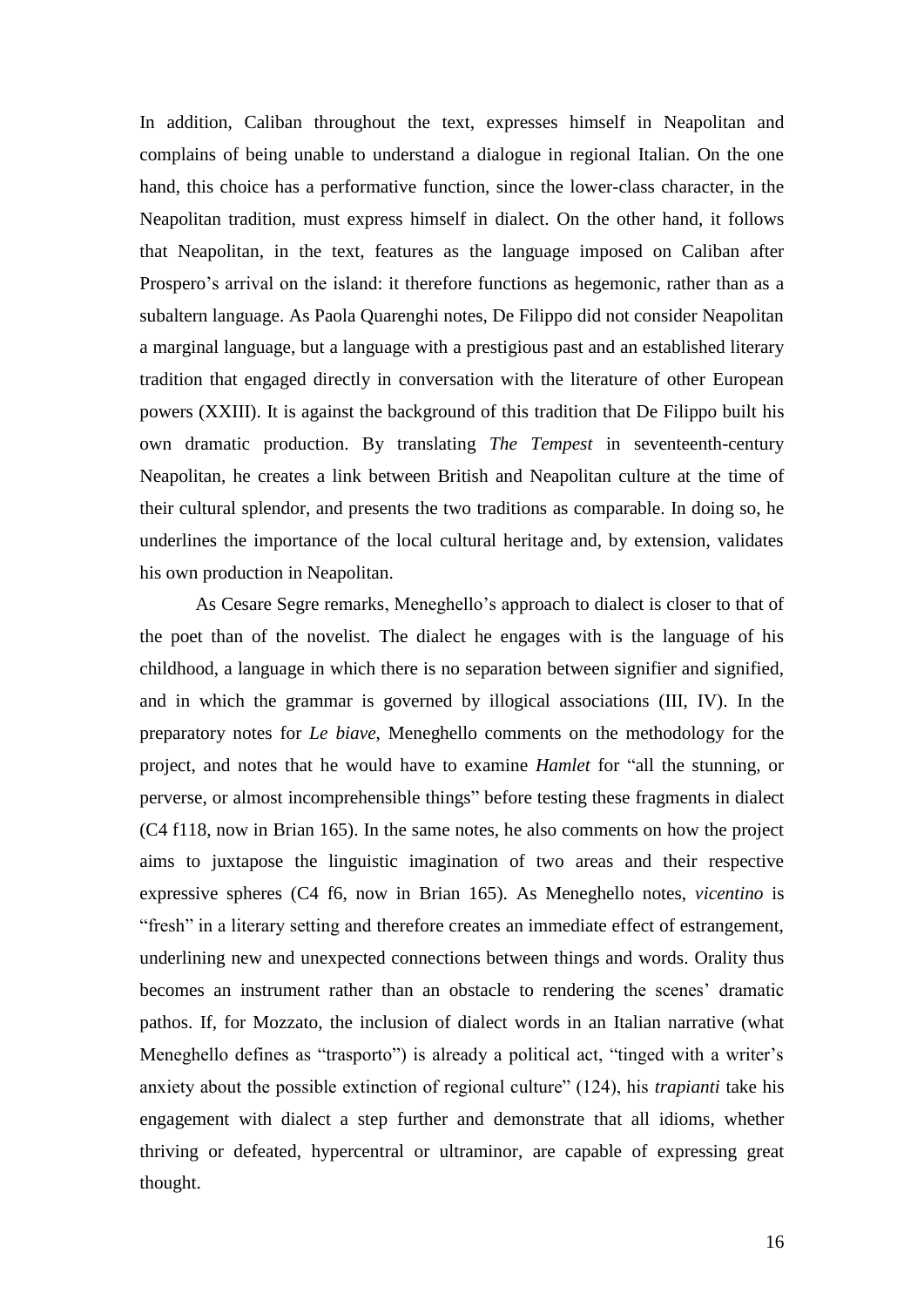To conclude, De Filippo and Meneghello's endeavors entail important differences, but also share a number of features that can help us define the ultraminor in relation to rewritings and adaptations. By choosing to translate a world author such as Shakespeare into a local dialect, they underline how world literature functions, as Venuti writes, as "a special kind of textuality that combines foreign and local material" (181). Both authors begin their projects at a time in which their native idioms stand in a position of weakness, rather than strength, and, in both cases, Neapolitan and *vicentino* are not so much characterized as "minor" because of their opposition to standard Italian, but because the authors consider them languages in decline. De Filippo declares himself to be concerned with faithfulness; Meneghello recognizes the autonomy of the translated text. However, both engage in creative strategies. In translating *The Tempest* into seventeenth-century Neapolitan, De Filippo underlines the status of his native language as a very small, "major" tradition. Transposing Shakespeare into *vicentino*, Meneghello uses a spoken language outside of its usual domain. De Filippo moves between English (as mediated by his wife), Italian and Neapolitan; Meneghello translates directly from English into *vicentino.*  Nonetheless, both emphasize that literature in their native languages can directly establish a dialogue with other major national traditions, without having to undergo a mediation by the national. Most importantly, De Filippo's poetics was from the outset geared to national readerships; he underlines that his works are set in Naples, but involve and represent national issues.<sup>14</sup> In line with this, his translation of *The Tempest* is issued by Einaudi, an established, historical national publisher. Meneghello's first drafts of Shakespeare, as contained in *Maredè, maredè,* appeared at first in an edition sponsored by the bank of Vicenza (1990), and a year later in the series "La scala" by Rizzoli. Similarly, the entire collection was first published for a scholarly audience in an academic journal in 1997, and only in 2002 in the edition by Rizzoli. Overall, Meneghello is less concerned with reaching wide readerships, and even in his most famous book, *Libera nos a Malo,* he admits that a perfect understanding would take place only with "a reader from my town, about my age, who spoke the dialect of the thirties, was familiar with certain ancient and modern

1

<sup>&</sup>lt;sup>14</sup> In an interview with Sergio Corbi, he commented "I do not think that the themes of my theatre as limited to a region, to a city. When I write I have in mind an Italian reality, even though the setting is Neapolitan" (Quarenghi XXIII).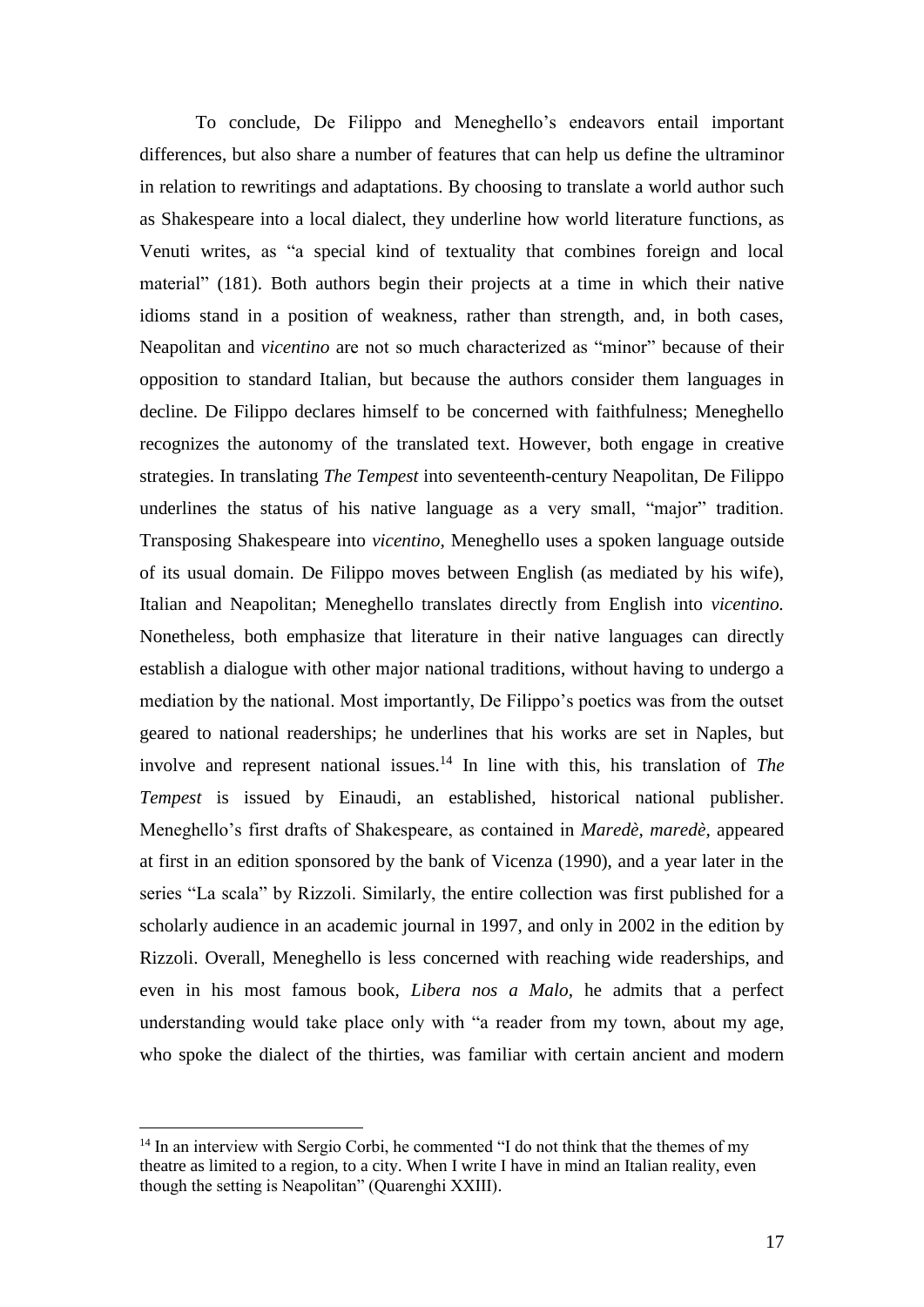languages, acquainted with my uncles and aunts and lived long enough in England; in short, myself. Or one of my sisters" (*Libera Nos a Malo* 769).

In De Filippo's translation, Neapolitan partakes in the category of the ultraminor as he engages with a language variety (seventeenth-century Neapolitan) that is already extinct. Moreover, although Neapolitan was still thriving at the time of writing, De Filippo had witnessed the decreasing number of speakers and envisioned its imminent death. By bending a spoken language to literary use and addressing a limited readership, Meneghello arrives instead at the paradox of an ultraminor literature that begins at a time in which the language has already been defeated, since it is no longer spoken by the children of the next generation. Both endeavors demonstrate that, as Brevini argues, there are no themes characteristic of dialect literature, but only specific ways to treat each theme ("L'altra" XCVI), and that a language in decline is not restricted in its expressive potential (Nadiani). In this light, ultraminor literature is not a stable category, but a dynamic and subjective construct, it has ideological implications and performative connotations, and it is not so much concerned with the number of speakers of a linguistic community, or with the wideness of audiences, but with a language's vulnerability in the face of linguistic change.

## **Works Cited**

- Brevini, Franco. "L'altra letteratura." In *La poesia in dialetto*, Franco Brevini, ed. Vol. 1. Milano: Mondadori, 1999, XXVIII-C.
- Brian, Giulia. "Nel 'bolo' di Meneghello, là dove fioriscono le parole." *Studi Novecenteschi* XXX VIII 81 (2011), 149-170.
- Casanova, Pascale. *The World Republic of Letters*. Trans. M. B. DeBevoise. Cambridge, MA : Harvard UP, 2004.
- Casanova, Pascale. "Nouvelles considérations sur les littératures dites mineurs." *Littératures classiques* 31 (1997), 233-247.

Césaire, Aimé. *Tempest.* Trans. P.G. Crispin. London: Oberon Books, 1998.

Chinellato, Lucrezia. "Nel corso dei decenni cerco una versione viva. Meneghello e l'esperienza della traduzione in vicentino." In *Meneghello: Fiction,*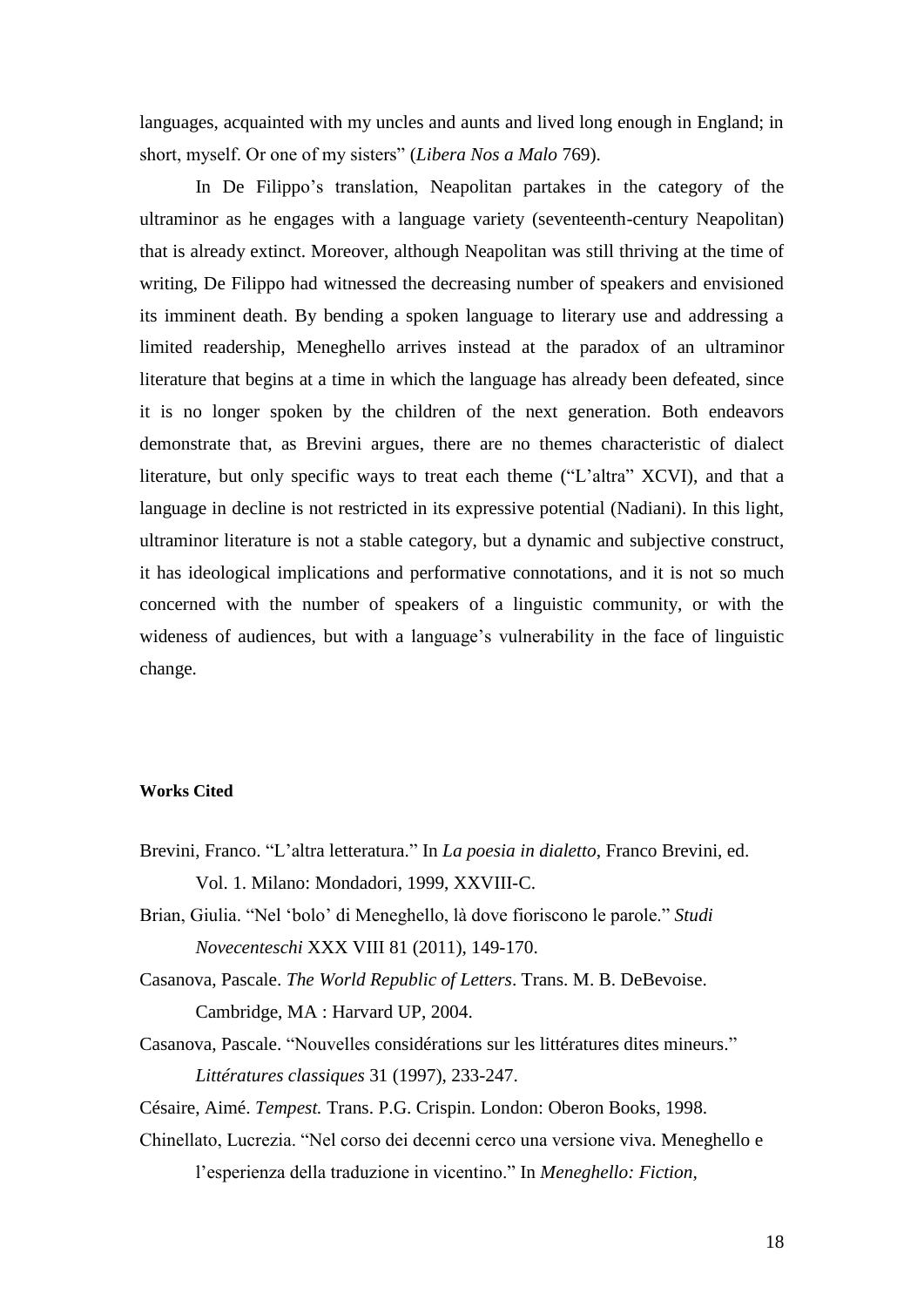*Scholarship, Passione Civile*, ed. Daniela La Penna. Special supplement to *The Italianist* 32 (2012): 139-153.

- Cronin, Michael. "Altered States: Translation and Minority Languages." *TTR: Traduction, terminologie, redaction* 8:1 (1995), 85-103.
- De Blasi, Nicola. "Uno scrittore tra dialetto e italiano." In *Teatro. I. La cantata dei giorni pari*, Eduardo de Filippo, ed. Milano: Mondadori, 2000, LIII-XLIX.
- De Filippis, Simonetta. "Shakespeare ed Eduardo: Scrittura e riscrittura della Tempesta." In *Shakespeare e il Novecento*, ed. Agostino Lombardo. Roma: Bulzoni, 2002, 187-206.
- De Filippo, Eduardo. "Nota del traduttore." In *La Tempesta*, William Shakespeare, Trans. Eduardo de Filippo. Torino: Einaudi, 1984, 183-189.
- Deleuze, Gilles and Félix Guattari. "What Is a Minor Literature?" Trans. Robert Brinkley. *Mississippi Review* 11: 3 (1983), 13-33.
- Even-Zohar, Itamar. "The Position of Translated Literature within the Literary Polysystem." *Poetics Today* 11:1 (1990), 45-51.
- Haller, Herman W. *The Other Italy: The Literary Canon in Dialect*. Toronto: University of Toronto Press, 1999.
- Lepschy, Giulio. *Mother Tongues and Other Reflections on the Italian Language*. Toronto: University of Toronto Press, 2002.
- Lionnet, Françoise. "Creole Vernacular Theatre: Transcolonial Translation in Mauritius." *MLN* 118: 4 (2003), 911-932.
- Lombardo, Agostino. "Eduardo e Shakespeare." *Memoria di Shakespeare* 6 (2008), 227-36.
- Lombardo, Agostino. "Eduardo e Shakespeare. Parole di voce e non d'inchiostro." Rome: Bulzoni, 2004.
- Mauri, Paolo. "Se Amleto parla vicentino." *La repubblica* 31 Aug. 2002. Web. 3 Mar. 2017.
- McCrea, Barry. *Languages of the Night. Minor Literature and the Literary Imagination in Twentieth-Century Ireland and Europe*. New Haven and London: Yale UP, 2015.
- Meneghello, Luigi. "Il turbo e il chiaro." In *Opere scelte*, ed. Francesca Caputo. Milano: Mondadori, 2006.
- Meneghello, Luigi*. Trapianti. Dall'inglese al vicentino.* Milano: Rizzoli, 2002.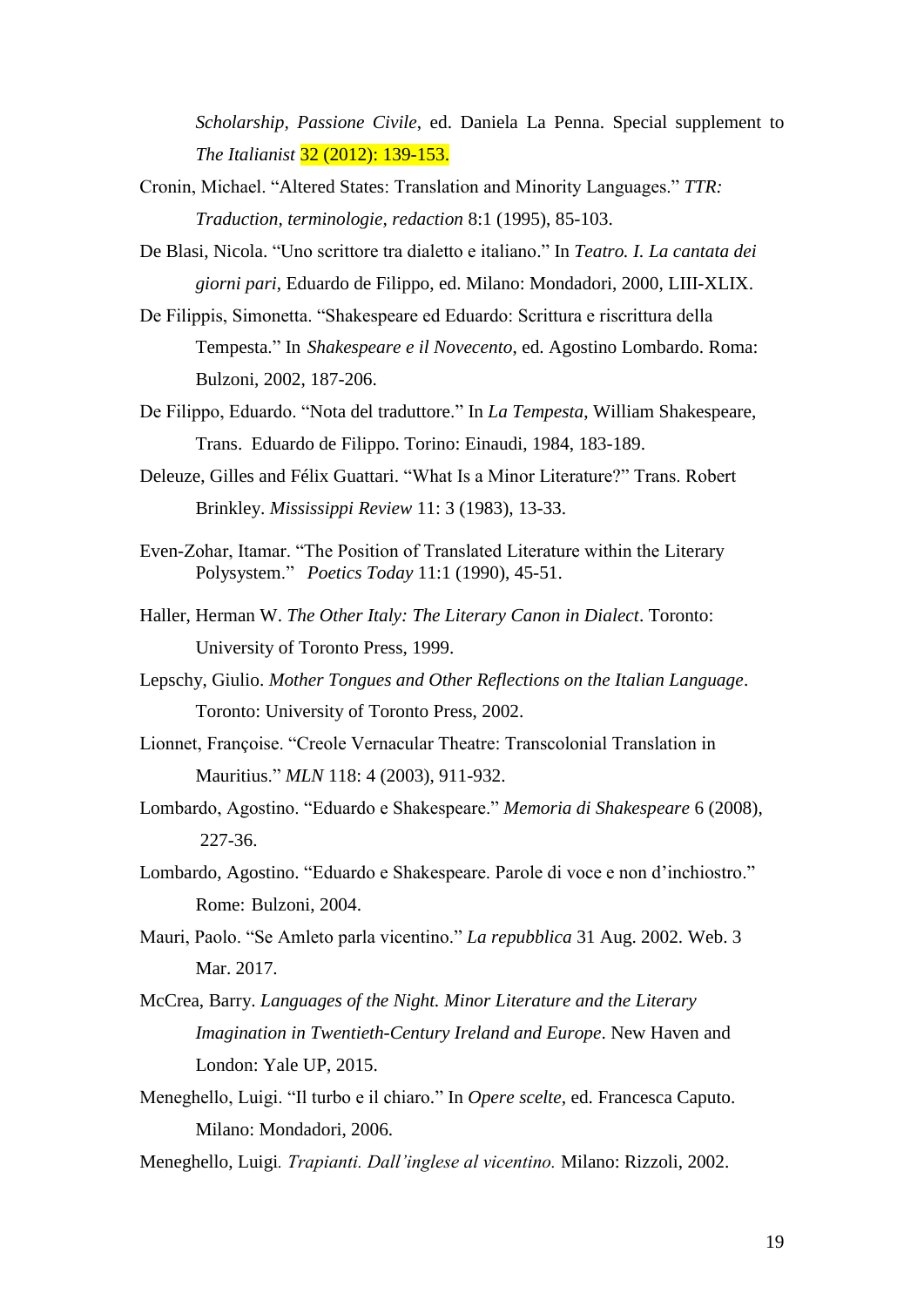Meneghello, Luigi. "Le biave. Canpiuni baucamente volgarisà, t'i so pegnanatei e in sachetei de ferùmene" In *In Amicizia. Essays in Honour of Giulio Lepschy*, ed. Zygmunt G. Barańsky and Lino Pertile. Special Supplement to *The Italianist,* 17 (1997) : 327-343.

Meneghello, Luigi. *Opere*. I. Ed. Francesca Caputo. Milano: Rizzoli, 1993.

- Meneghello, Luigi. "Maredè, maredè. Sondaggi nel campo della volgare eloquenza Vicentina" [1990]*.* In *Opere I*. Ed. Francesca Caputo. Milano: Rizzoli, 1993, 431-747.
- Meneghello, Luigi. "Il tremaio" [1986]. In *Opere I*, ed. Francesca Caputo. Milano: Rizzoli, 1993, 749-786.
- Meneghello, Luigi. *Leda e la Schioppa* [1988]. In Meneghello, Luigi. *Opere* I. Ed. Francesca Caputo. Milano: Rizzoli, 1993, 837-873.
- Meneghello, Luigi. "L'acqua di Malo" [1986]. Meneghello, Luigi. *Opere* I. Ed. Francesca Caputo. Milano: Rizzoli, 1993.787-835.
- Meneghello, Luigi. *Libera nos a Malo* [1963]. Meneghello, Luigi. *Opere* I. Ed. Francesca Caputo. Milano: Rizzoli, 1993. 3-279.
- Meneghello, Luigi. "Note ai testi." Meneghello, Luigi. *Opere* I. Ed. Francesca Caputo. Milano: Rizzoli, 1993. 875-934.
- Mignolo, Walter and Freya Schiwy. "Beyond Dichotomies: Translation/Transculturation and Colonial Difference." In *Beyond Dichotomies: Histories, Identities, Cultures, and the Challenge of Globalization*, ed. Elisabeth Mudimbe-Boyi. Albany: State University of New York Press, 2002, 251-286.
- Mozzato, Cinzia. "'Rimpatriando': notes on Luigi Meneghello's Trapianti." In *Meneghello: Fiction, Scholarship, Passione Civile*, ed. Daniela La Penna. Reading: University of Reading, 2012, 123-138.
- Nadiani, Giovanni. "On the Translation Fallout of Defeated Languages: Translation qnd Change of Dialect in Romagna." In *Translating Dialects and Languages of Minorities: Challenges and Solution,* ed. Federico Federici. Peter Lang, 2011, 31-47.
- Nigri, Lucia. "From the Peninsula Westward: A Journey among Translations." In *Theatre Translation in Performance*, eds. Silvia Bigliazzi, Peter Kofler, and Paola Ambrosi. London: Routledge, 2013. 97- 110.

Perteghella, Manuela. "Poetry, Music and Transformation in the Gulf of Naples: A